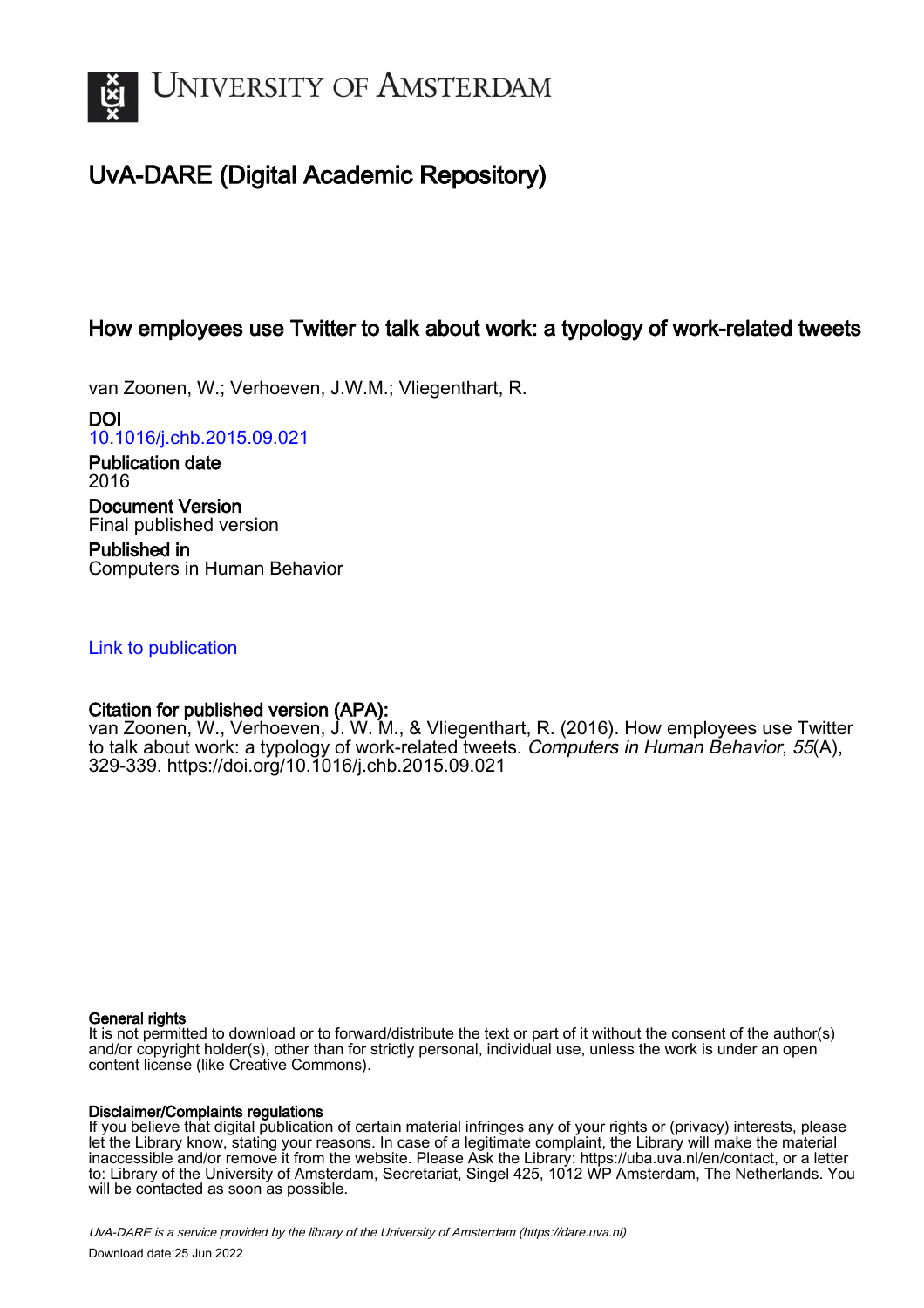[Computers in Human Behavior 55 \(2016\) 329](http://dx.doi.org/10.1016/j.chb.2015.09.021)-[339](http://dx.doi.org/10.1016/j.chb.2015.09.021)

Contents lists available at ScienceDirect

# Computers in Human Behavior

journal homepage: <www.elsevier.com/locate/comphumbeh>

# Full length article

# How employees use Twitter to talk about work: A typology of workrelated tweets



# Ward van Zoonen\* , Joost W.M. Verhoeven, Rens Vliegenthart

The Amsterdam School of Communication Research ASCoR, University of Amsterdam, Netherlands

# article info

Article history: Received 16 June 2015 Received in revised form 10 September 2015 Accepted 21 September 2015 Available online 29 September 2015

Keywords: Workplace communication Employees Social media Content analysis Work-related twitter use

# **ABSTRACT**

In organizational research employees' use of personal social media for work remains an understudied phenomenon. Yet, it is important to gain understanding of these online behaviors as they might have consequences on the individual and organizational level. We provide a typology for work-related Twitter use based on a large-scale content analysis ( $N = 38,124$ ) of tweets sent by 433 employees across different organizations. We found that work-related topics were prevalent in 36.5% of all tweets. Employees' workrelated tweets paint a picture that is consistent with the archetypical social media behaviors  $-$  i.e., knowledge sharing and socialization  $-$  identified in earlier research. Employees share profession-, organization- and work-related tweets strategically with professional contacts, enhancing horizontal communication among organization members. Furthermore, Twitter enhances the integration of personal and professional life domains, as employees often tweet about their work outside regular work hours but also tweet on a personal title while at work.

© 2015 Elsevier Ltd. All rights reserved.

# 1. Introduction

Social media use in organizations is evolving at an unprecedented pace [\(Treem](#page-11-0) & [Leonardi, 2012\)](#page-11-0). The large number of workbased friendships [\(Del Bosque, 2013; Dutton](#page-10-0) & [Ragins, 2007; Ollier-](#page-10-0)[Malaterre, Rothbard,](#page-10-0) & [Berg, 2013](#page-10-0)) and the notion that work is a pivotal life domain ([Dutton, Roberts,](#page-10-0) & [Bednar, 2010](#page-10-0)) results in the use of personal social media technologies, including Twitter, for work-related purposes [\(Johnston, 2014\)](#page-10-0). Hence, a significant amount of publicly available tweets is likely to be work or organization related ([Ollier-Malaterre et al., 2013; Van Zoonen, van der](#page-11-0) [Meer,](#page-11-0) & [Verhoeven, 2014](#page-11-0)).

It is important to understand online work-related communica-tion as it is often associated with employee wellbeing ([Fonner](#page-10-0)  $\&$ [Roloff, 2012](#page-10-0)) and organizational outcomes such as corporate reputation [\(Helm, 2011; Van Zoonen et al., 2014](#page-10-0)). Employees' Twitter use might affect employee wellbeing because it enables horizontal communication and stimulates work group support, while it may also make it hard for employees to disengage from work after work hours ([Chesley, 2014](#page-10-0)). Corporate reputations can

E-mail address: [w.vanzoonen@uva.nl](mailto:w.vanzoonen@uva.nl) (W. van Zoonen).

be positively affected ([Dreher, 2014; Van Zoonen et al., 2014\)](#page-10-0), as employees are authentic and credible communicators of organizational information, in turn they could also sent tweets that are detrimental for evaluations of corporate reputations ([Dreher, 2014;](#page-10-0) [Helm, 2011](#page-10-0)). Hence, employees' social media use can be beneficial or detrimental to both the organization and the employees. Despite its importance for organizations and employees we still lack knowledge of the actual work related content that employees share on their Twitter accounts.

Most studies on social media rely on self-reports or case studies (e.g., [Charoensukmongkol, 2014](#page-10-0); [Marwick](#page-11-0) & [Boyd, 2010](#page-11-0)). As such, these studies rely on deductive logic to examine social media practices and content. Mostly these studies focus on the antecedents or consequences of social media behaviors. While survey research and self-reports can explain why and with what consequences employees post information online, it cannot reveal what employees actually post online.

Research on social media content focused on the content published by journalists (e.g., [Lasorsa, Lewis,](#page-10-0) & [Holton, 2012](#page-10-0)), politicians (e.g., [Graham, Jackson,](#page-10-0) & [Broersma, 2014; Small, 2011](#page-10-0)), news organizations [\(Greer](#page-10-0) & [Ferguson, 2011\)](#page-10-0), non-profit organizations (e.g., [Lovejoy, Waters,](#page-11-0) & [Saxton, 2012; Waters](#page-11-0) & [Jamal, 2011\)](#page-11-0), foreign correspondents ([Heinrich, 2012](#page-10-0)) and even homeless ([Koep](#page-10-0)fler & [Fleischmann, 2012](#page-10-0)), but has not considered employees as distinct group.



<sup>\*</sup> Corresponding author. University of Amsterdam, The Amsterdam School of Communication Research ASCoR, Nieuwe Achtergracht 166, 1018 VW, Amsterdam, Netherlands.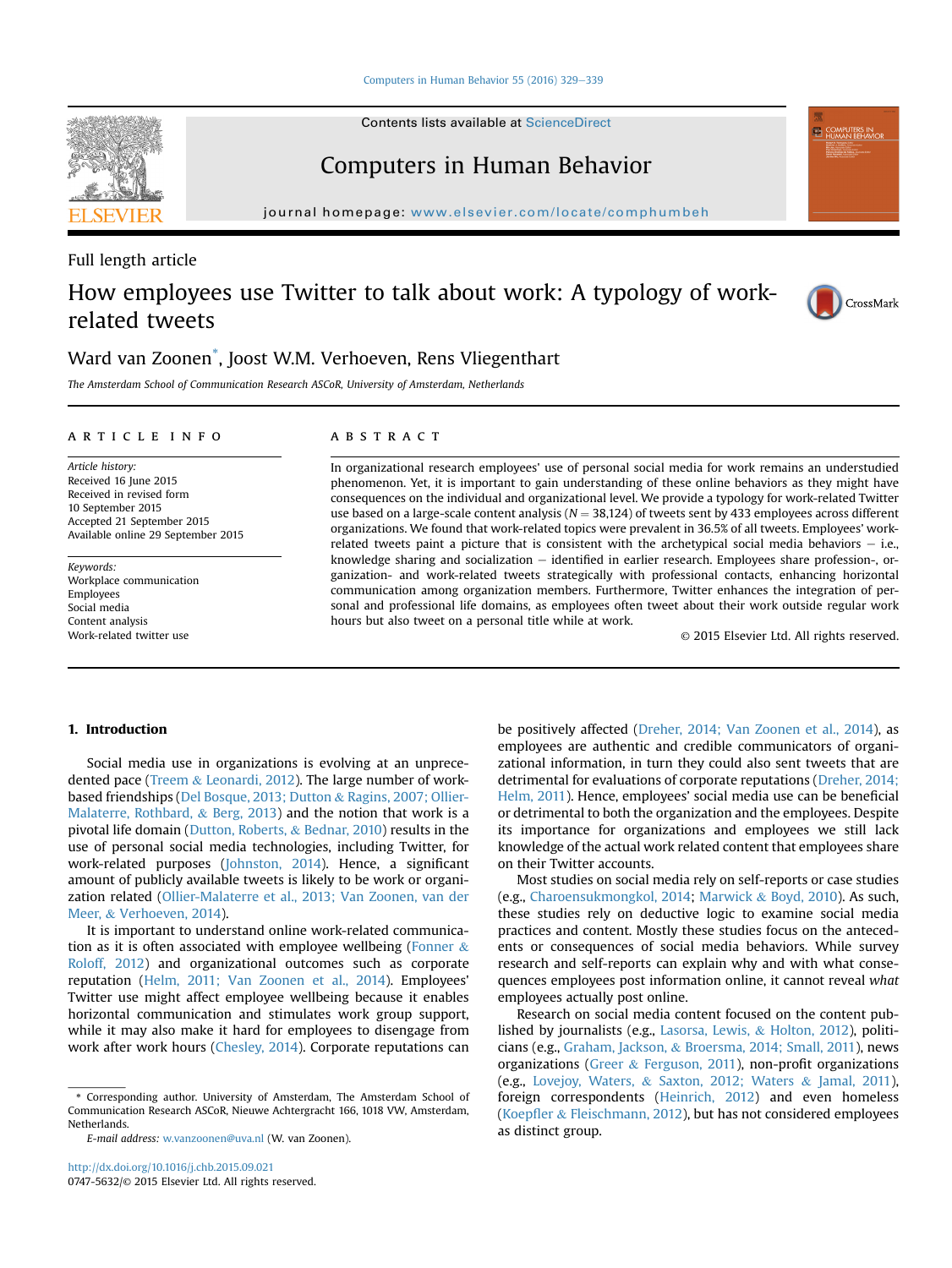In addition, there is some research adopting an affordance lens to examine the use of enterprise social media (e.g., [Gibbs, Rozaidi,](#page-10-0) & [Eisenberg, 2013; Majchrzak, Faraj, Kane,](#page-10-0) & [Azad, 2013\)](#page-10-0). Again others focus on the application of software technologies in the current 'Knowledge Society' [\(Lytras](#page-11-0) & [Ord](#page-11-0)óñez de Pablos, 2011; [Lytras, Tennyson,](#page-11-0) & [Ord](#page-11-0)óñez de Pablos, 2008) or understanding the adoption and use of social virtual worlds [\(Zhang et al., 2014\)](#page-11-0). Astoundingly, this study is the first to map employees' work related social media content, published through personally owned accounts, of employees across a variety of organizations. Scholars have argued that the adoption of social media, such as Twitter, in organizations is outpacing empirical understanding of the use of these technologies ([Raeth, Smolnik, Urbach,](#page-11-0) & [Zimmer, 2009;](#page-11-0) [Treem](#page-11-0) & [Leonardi, 2012\)](#page-11-0). In addition, based on a literature review of social technology use by employees, [El Ouirdi, El Ouirdi, Segers,](#page-10-0) [and Hendrickx \(2015\)](#page-10-0) conclude that there is a pronounced need for quantitative research on employees' use of social media.

Existing frameworks are usually populated by either archetypical descriptions of social media use, such as knowledge sharing or identity expression [\(Ollier-Malaterre et al., 2013\)](#page-11-0) or specifically created for the purpose of the study at hand (e.g., [Kruikemeier,](#page-10-0) [2014](#page-10-0)). This framework of work-related content is built on the presuppositions derived from previous studies on social media use and is independent of organization and job type. This study fills the void in current literature by content analyzing the work-related tweets that employees publish on personally owned Twitter accounts.

We look at employees' use of personal Twitter accounts for work purposes for several reasons. First, research suggests Twitter is the most popular channel to disseminate work-related content ([Verhoeven, 2012](#page-11-0)). Second, Twitter is seen as an effective dialogue tool in organizational communication. This way, organizations and their employees are connected to each other and relevant stake-holders ([Schultz, Utz,](#page-11-0) & Göritz, 2011). Third, information on Twitter is usually public-by-default and private-through-effort ([Marwick](#page-11-0) & [Boyd, 2010\)](#page-11-0). In addition, the unidirectional connections are unique to Twitter; these non-reciprocal relations encourage the reading of tweets beyond one's personal network. Thus, making tweets accessible to a wider range of stakeholders that search organization related information. Even more so than information that is shared on other social media channels that generally reciprocal such as Facebook or LinkedIn. Finally, unlike their intra organizational counterparts, often referred to as enterprise social media, their use in organizations is controversial as it is associated with risky behaviour and wasting time [\(Landers](#page-10-0)  $\&$ [Callan, 2014\)](#page-10-0). In sum, tweets are particularly interesting as they a) often include references to work; b) are publicly available (e.g., to interested stakeholders) and c) despite their omnipresence in organizational communication little is know about the tweets sent by employees.

This study contributes to theory building in the field of organizational communication by providing insight into Twitter use across employees and organizations. We propose a framework describing what type of content employees share and in what way they do so. Thus, this framework synthesizes earlier findings with respect to social media use by employees. This study adds to the current literature by being the first to conduct a large scale content analysis of work related tweets on personally owned Twitter accounts across employees from different organizations using a framework deduced from earlier that mostly relied on self-report. Most importantly, this study provides organizations with insights into what and how employees discuss their work on personal social media. The empirical focus is on answering the following research question: How do employees use personal Twitter accounts for work?

#### 2. Theoretical framework

We articulate preconceptions about work-related Twitter content in an analytical framework. This framework, deduced from the literature, contains several tweet categories and is adopted to empirical data and grounded in an abductive logic. Notably, social media use in organizations has been extensively addressed from a theoretical perspective, yet content analysis on the specific content that employees share online is lacking. We empirically examine a typology of work-related tweets that is deduced for earlier studies in which these topics have been theorized.

There have been studies that have provided a classification of tweets. However, these studies focus on the application of Twitter in specific contexts such as libraries ([Aharony, 2010\)](#page-10-0), political communication ([Ceron, Curini, Lacus,](#page-10-0) & [Porro, 2014; Kruikemeier,](#page-10-0) [2014\)](#page-10-0), journalism ([Lariscy, Avery, Sweetser,](#page-10-0) & [Howes, 2009\)](#page-10-0), sports ([Hambrick, Simmons, Greenhalgh,](#page-10-0) & [Greenwell, 2010\)](#page-10-0) or health related communication ([Chew](#page-10-0) & [Eysenbach, 2010\)](#page-10-0). Other content analysis studies have directed attention to mapping specific issues or events such as elections ([Graham et al., 2014](#page-10-0)) or specific hash tags ([Small, 2011](#page-11-0)), the analysis of personal information shared on Twitter ([Humphreys, Gill, Krishnamurthy,](#page-10-0) & [Newbury, 2013](#page-10-0); [Westman, 2010](#page-11-0)), specific crisis situations ([Takahashi, Tandoc,](#page-11-0) & [Carmichael, 2015](#page-11-0)) or the use of Twitter during conferences ([Reinhardt, Ebner, Beham,](#page-11-0) & [Costa, 2009\)](#page-11-0).

Other studies focus on the antecedents or consequences of Twitter use (e.g., [Hughes, Rowe, Batey,](#page-10-0) & [Lee, 2012; Panek, Nardis,](#page-10-0) & [Konrath, 2013; Westerman, Spence,](#page-10-0) & [Van Der Heide, 2012\)](#page-10-0). Studies that have focused on Twitter use in an organizational context are scares and take a motivational approach to theorize content categories based on a deductive logic [\(Luchman,](#page-11-0) [Bergstrom,](#page-11-0) & [Krulikowski, 2014; Zhao](#page-11-0) & [Rosson, 2009\)](#page-11-0). These studies examine social media use with either qualitative selfreports [\(DiMicco et al., 2008; Zhao](#page-10-0) & [Rosson, 2009\)](#page-10-0) or quantitative self-report measures ([Leftheriotis](#page-10-0) & [Giannakos, 2014](#page-10-0)). Again others theorize how enterprise social media can afford certain online behaviors ([Treem](#page-11-0) & [Leonardi, 2012](#page-11-0)). However, all these studies focus on the antecedents and consequences of usage rather than the content that is actually shared online. Several scholars note that there is a pronounced need for more quantitative research on the topics related to employees' social media use ([El Ouirdi et al.,](#page-10-0) [2015\)](#page-10-0) and that social technology use in organizations is outpacing our empirical understanding [\(Treem](#page-11-0) & [Leonardi, 2012](#page-11-0)). Hence, to fill this void in the literature this study aims to examine to what extent these theoretically identified topics are actually present in work related social media content shared through employees' Twitter accounts. We use empirical studies on social technology use in the workplace to derive work-related tweet categories (see [Table 1\)](#page-3-0).

# 2.1. Workplace communication on Twitter: A typology

# 2.1.1. Work-related tweets

Social media afford employees the ability to express identities ([Del Bosque, 2013; Ollier-Malaterre et al., 2013](#page-10-0)), share knowledge about their work or organization [\(Dreher, 2014](#page-10-0)) and engage in relationships with other professionals ([Peluchette, Karl,](#page-11-0) & [Fertig,](#page-11-0) [2013\)](#page-11-0). Thus, workplace communication on Twitter involves knowledge sharing about the profession, organization and work behaviors, as these are important cues for employees' professional identities (e.g., [Leftheriotis](#page-10-0) & [Giannakos, 2014; Miles](#page-10-0) & [Mangold,](#page-10-0) [2014; Ollier-Malaterre et al., 2013; Van Zoonen et al., 2014](#page-10-0)). In addition, workplace communication may involve the representation of the organization in terms of web care activities and persuasive communication ([Helm, 2011\)](#page-10-0). Finally, social media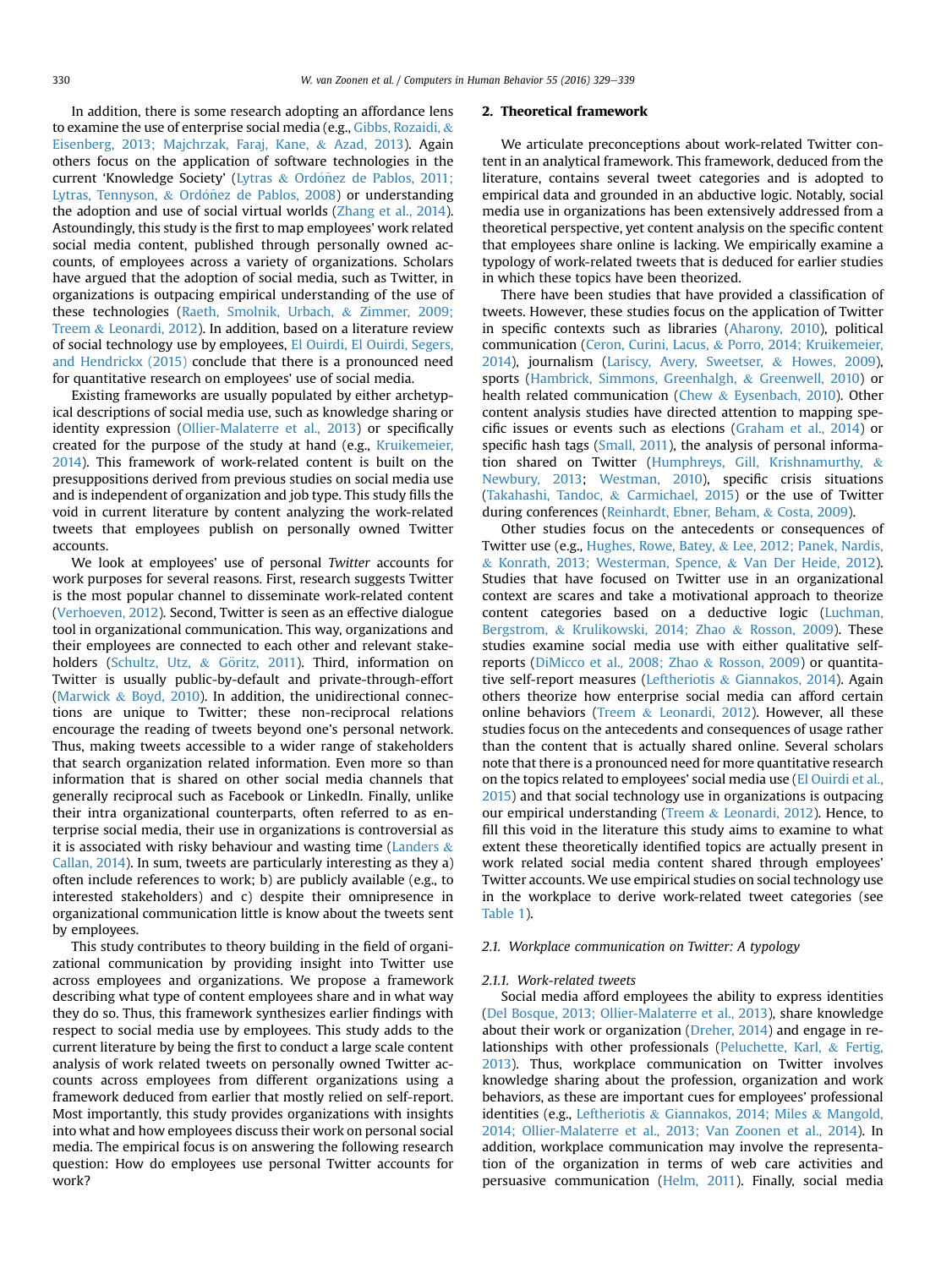# <span id="page-3-0"></span>Table 1

|  | Coding categories. |
|--|--------------------|
|--|--------------------|

| Category                           | Definition                                                                                                                                                                                                                                                                                                                                                            | Example <sup>a</sup>                                                                                                                                                                                                                                                       |
|------------------------------------|-----------------------------------------------------------------------------------------------------------------------------------------------------------------------------------------------------------------------------------------------------------------------------------------------------------------------------------------------------------------------|----------------------------------------------------------------------------------------------------------------------------------------------------------------------------------------------------------------------------------------------------------------------------|
| Profession-related communication   | This category includes tweets that refer to the field in which the<br>employee works. Thus information that is not specific to one's job or<br>organization but to the profession at large (Tweets related to the<br>performance or execution of a certain profession). These tweets must                                                                             | #Police allowed to campaign for #CLA. Success<br>and persevere. #Police fights for #recognition<br>by the Minister #CLAAction                                                                                                                                              |
|                                    | include issues that apply to the profession as whole, being it political,<br>societal or economic issues. For instance, "CAO" (collective labor<br>agreements) negotiations, and budget cuts when originating outside the<br>organization (political level). News about the industry/sector is<br>considered profession related as well.                              | Note: CLA refers to Collective Labor Agreements.                                                                                                                                                                                                                           |
| Organization-related communication | This includes messages about the organization and the brand, including<br>news about awards, internal affairs, mergers and reorganizations, etc.<br>Organizational milestones, accomplishments, employment<br>communication or the organization featured in news articles are also                                                                                    | RT: @Organization signs partnership agreement<br>with [company], for legal support in case of<br>emergencies<br>Note: Tweet from organization (law firm) was                                                                                                               |
| Employee-public communication      | ways in which employees share organizational news on Twitter.<br>The tweet that refers to information related to web care activities<br>conducted by employees. Communication is directed at individuals<br>outside the organization.                                                                                                                                 | retweeted by an employee (lawyer at the firm).<br>@user I will look into it.<br>@user your answer: publicmap or heatmaps are<br>intended to map visualize crowds. Users can see<br>where it is too busy<br>Note: tweets above are an answer to open<br>inquiry on Twitter. |
| Persuasive communication           | Tweets that explicitly aim to induce specific behaviors by the reader. For<br>instance vote on the organization. A call to action is considered<br>persuasive, for instance: requests to participate in a competition, survey<br>or campaign, or calls to buy a product or service are considered<br>persuasive messages.                                             | #City #Street There has been a burglary. Have<br>you seen something call#09008844<br>Note: city and street are anonymized                                                                                                                                                  |
| Work behaviors                     | Tweets in this category refer to activities performed by the employee.<br>When the tweet includes information that can be ascribed to work tasks<br>or the actual performance of work the tweets are related to work<br>behaviors. For instance, arrival at work or a meeting, pictures from the<br>workplace, congress attendance, and progress of ongoing projects. | Did a great disaster simulation exercise<br>concerning a huge incident at a shipyard this<br>evening #practicemakesperfect                                                                                                                                                 |
| Commentary                         | Tweets that contain a reference to job changes, promotions, employee of<br>the month, etc. note these tweets refer to professional events on the                                                                                                                                                                                                                      | After two nightshifts wide awake and have to<br>start an early shift soon. Who comes up with                                                                                                                                                                               |

such a planning. #planning #fail. Start of a new shift at the tower with

@coworker1 And @coworker2. Start with #tweetupdate Note: Names of co-workers are anonymized.

N/A

e.g., Negative: Preparing for a next boring meeting at 16.00h

<sup>a</sup> All example tweets are from employees working in law enforcement, expect in the organizational news category. Organizations and users are made anonymous.

individual levels. Furthermore, this category includes professional

connotations such as bad, awful, sad, etc. Also emoticons can help determine the tone. Hence negative or positive sentiment should always be made explicit through words and symbols that are used in the

professional network. This can also include other professionals within the same field (but not the same organization). These tweets always

opinions voiced by employees on work-related issues.

include others by means of a @-mention or retweet

tweet. Otherwise the tweet is regarded as neutral.

@-mentions, RT's and #-tags as proxies for interactivity.

In-group communication Explicit references to colleagues or others within employees

Interactivity Twitter offers several functionalities for interactivity. We assess

Sentiment (Dis)likes, (dis)satisfaction. Must include negative words and

enable in-group communication with co-workers [\(Denyer, Parry,](#page-10-0) & [Flowers, 2011; Dimicco](#page-10-0) & [Millen, 2007; Dimicco et al., 2008\)](#page-10-0). In the following section we develop a typology of work-related information domains to guide the content analysis. Work-related tweets thus refer to work broadest sense and can be constituted of any or more of the following seven categories.

### 2.1.2. Profession-related communication

Social media use have often been linked to identification processes (e.g., [Ollier-Malaterre et al., 2013\)](#page-11-0). Identification occurs at different levels: employees may identify with their workgroup, organization or profession [\(Bartels, Pruyn, Jong,](#page-10-0) & [Joustra, 2007;](#page-10-0) [Hekman, Steensma, Bigley,](#page-10-0) & [Hereford, 2009](#page-10-0)). These identification processes can simultaneously coexist [\(Hekman, Bigley,](#page-10-0) [Steensma,](#page-10-0) & [Hereford, 2009](#page-10-0)). When employees feel that their profession is a salient part of their self-concept they can promote their identities through profession-related knowledge sharing. Moreover, employees are likely to customize the content they share to their imagined audience ([Marwick](#page-11-0) & [Boyd, 2010\)](#page-11-0). Since employees' professional networks include co-workers from within and outside the organization [\(Del Bosque, 2013](#page-10-0)) they are likely to share information that is relevant their field, as this appeals the broader audience [\(Marwick](#page-11-0) & [Boyd, 2010](#page-11-0)), consisting of friends, co-workers and professional contacts [\(Del Bosque, 2013\)](#page-10-0).

# 2.1.3. Organization-related communication

Employees may also identify with their organization, and therefore, relate communicative content to their organization e.g., voice behaviors and ambassadorship [\(Fuller et al., 2006; Van](#page-10-0) [Zoonen et al., 2014\)](#page-10-0). The extent to which this happens is contingent upon perceptions of how the outside world views the organization, referred to as perceived external prestige ([Bartels et al.,](#page-10-0) [2007; Dutton](#page-10-0) & [Dukerich, 1991](#page-10-0)). When employees think their organization is held in high regard by the outside world, they are likely to associate themselves with it ([Bartels et al., 2007](#page-10-0)). For instance by sharing important organizational milestones on Twitter. The positive associations the public has about these organizational achievements extrapolate to the employee, and thereby confirm employees' self-views, leading to positive assessments by others in their network ([Ollier-Malaterre et al., 2013](#page-11-0)). In addition, employees use social media to represent their organization online and contribute to brand communication [\(Helm, 2011; Miles](#page-10-0)  $\&$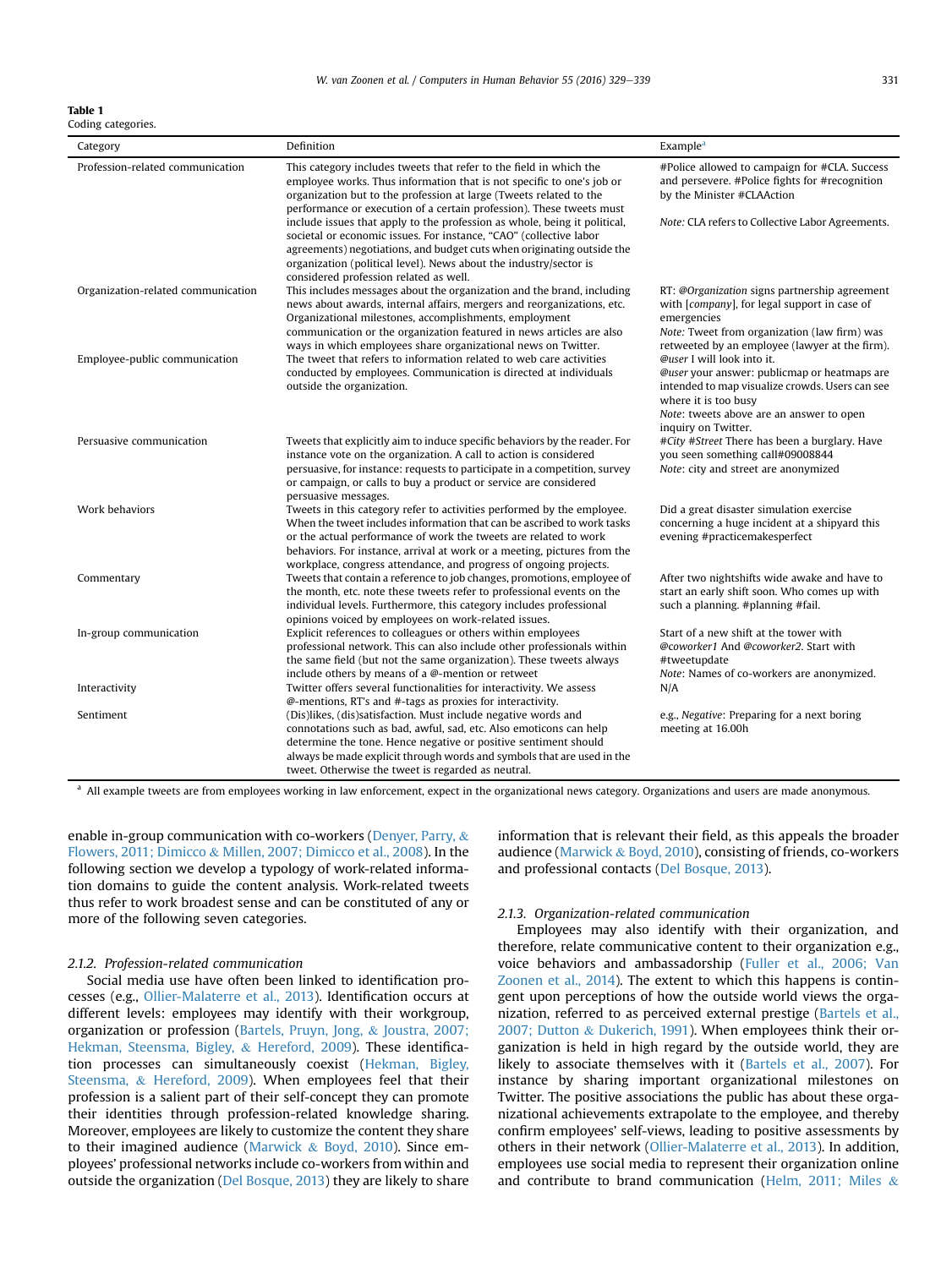# [Mangold, 2014; Van Zoonen et al., 2014\)](#page-10-0).

## 2.1.4. Employee-public communication

Related to the rationale discussed above, online organization representation might become apparent through specific employee-public interactions. For instance, representing the organization may involve the endorsement of products and services or the voluntary engagement in web care activities [\(Helm, 2011](#page-10-0)). Employees know their organization well, which gives them a credibility and authenticity advantage [\(Dreher, 2014\)](#page-10-0) as representatives of their organization ([Agresta](#page-10-0) & [Bonin, 2011\)](#page-10-0). Twitter amplifies employees' reach as external communicators enabling them to form relationships with customers, business partners and other stakeholders [\(Dreher, 2014\)](#page-10-0). Employees can foster valuable relationships with key audiences and communicate transparently, and authentically about the organization's products and services, and adequately respond to stakeholders' concerns or questions ([Dreher, 2014](#page-10-0)).

#### 2.1.5. Persuasive communication

Employees maintain a broad network with other professional from within and beyond their own organization. Employees use their network to obtain information or request a specific action from their contacts. To induce such behaviors employees must be persuasive. Persuasive communication is defined as communicative acts that request a specific action from the reader. For instance, social media enables employees to request information and feed-back from their network ([Back](#page-10-0)  $&$  [Koch, 2011](#page-10-0)). From a brand ambassador's perspective employees might utilize personal social media accounts to share employment related information or urge their network to engage in a campaign or event ([Van Zoonen et al.,](#page-11-0) [2014; Verhoeven, 2012\)](#page-11-0). For instance, employees' could share vacancy information and tweet statement share as, "apply for [job title]."

#### 2.1.6. Communication about work behaviors

Work is a pivotal life domain, and social media and especially Twitter are commonly used to give updates throughout the day ([Agrifoglio, Black, Metallo,](#page-10-0) & [Ferrara, 2012; Luchman et al., 2014\)](#page-10-0). Hence, employees are likely to include daily work activities and other more emergent work-related activities in their status updates ([Java, Song, Finin,](#page-10-0) & [Tseng, 2007\)](#page-10-0). Work-related content mostly relates to daily activities such as interactions with supervisors or co-workers, and activities occurring at or related to work such as reports on work processes [\(Humphreys, Gill,](#page-10-0) & [Krishnamurthy,](#page-10-0) [2013; Ma](#page-10-0) & [Chan, 2014\)](#page-10-0). Employees share work activities and output as co-workers or supervisors might use this to extrapolate expertise and work performance ([Fuller et al., 2006; Moqbel, Nevo,](#page-10-0) & [Kock, 2013\)](#page-10-0). Disclosing work activities enables employees to promote an appearance of competence ([Ollier-Malaterre et al.,](#page-11-0) [2013; Yun, Takeuchi,](#page-11-0) & [Liu, 2007](#page-11-0)).

# 2.1.7. Commentary

On Twitter employees can share professional opinions or comment on professional issues [\(Honeycutt](#page-10-0) & [Herring, 2009; Zhao](#page-10-0) & [Rosson, 2009\)](#page-10-0). Several studies have concluded that social media enable people to share personal opinions about issues and events they encounter in daily life (e.g., [Ehrlich](#page-10-0) & [Shami, 2010; Humphreys](#page-10-0) [et al., 2013; Java et al., 2007; Zhao](#page-10-0) & [Rosson, 2009](#page-10-0)). Furthermore, [Miles and Mangold \(2014\)](#page-11-0) argue that social technologies enable the internal channelling of employees' opinions. Employees can use Twitter to comment on events in their professional lives from an eyewitness point of view. Twitter is mainly used for updating daily activities, and sharing information and opinions with friends, family and co-workers ([Agrifoglio et al., 2012\)](#page-10-0). Sharing opinions about issues or events that employees encounter in daily work situations is referred to as commentary. This communicates an appearance of engagement and shows they are connected to and knowledgeable about the issue. Hence, Twitter enables communication about daily work and opinions about work-related events and issues that employees encounter in their daily work. This is different from work behaviors in the sense that it does not involve the performance of a specific work task such as arrival at a meeting or work. For instance, comments about work schedules are considered commentary whereas, saying that you are actually at work doing something is a work behavior.

## 2.1.8. In-group communication

Social technologies contribute to horizontal and vertical communication in organizations ([Davison et al., 2014; Tormo-](#page-10-0)[Carbo, Segui-Mas,](#page-10-0) & [Oltra, 2014\)](#page-10-0) and serve as collaborative tools to accelerate group formation and escalate group scope and influence ([Leftheriotis](#page-10-0) & [Giannakos, 2014;](#page-10-0) [Lin](#page-10-0) & [Lu, 2011](#page-10-0); [Zhao](#page-11-0) & [Rosson, 2009\)](#page-11-0). Extent research refers to social media's role as vehicle for informal communication in the workplace, representing 'an online water-cooler' [\(Cao, Vogel, Guo, Liu,](#page-10-0) & [Gu, 2012; Dimicco](#page-10-0) [et al., 2008; Skeels](#page-10-0) & [Grudin, 2009\)](#page-10-0). Thus, social media serve as platforms to exchange work-related information, (e.g., [Del Bosque,](#page-10-0) [2013; Dimicco et al., 2008; Leftheriotis](#page-10-0) & [Giannakos, 2014; Miles](#page-10-0) & [Mangold, 2014; Ollier-Malaterre et al., 2013; Zhao](#page-10-0) & [Rosson, 2009\)](#page-10-0) and sustain social ties with co-workers ([Ellison, Stein](#page-10-0)field, & [Lampe, 2011; Ollier-Malaterre et al., 2013](#page-10-0)). Managers and em-ployees acknowledge the benefits of social media use [\(Trimi](#page-11-0)  $\&$ [Galanxhi, 2014\)](#page-11-0) as it enhances internal communication in a cost and time efficient manner [\(Denyer et al., 2011](#page-10-0)).

Hence, Twitter affords different types of content sharing namely: profession-related, organization-related content or communication about work behaviors. We assume that content is also related to organization-public interactions, in-group communication, commentary and persuasive communication. Therefore, our first research question is:

RQ1: To what extent are tweets on personal Twitter accounts work-related and how do these tweets relate to the proposed typology?

# 2.2. Tweet characteristics

In the typology above we identified several work-related topics that employees might discuss on personal Twitter accounts. To better understand work-related Twitter use, we examine two tweet  $characteristics - i.e.,$  interactivity and sentiment, that are repeatedly claimed as being important (e.g., [Kruikemeier, 2014;](#page-10-0) [Sundar,](#page-11-0) [Kalyanaraman,](#page-11-0) & [Brown, 2003\)](#page-11-0). For instance [Sundar et al. \(2003\)](#page-11-0) note that "several researchers have claimed that interactivity is a key variable for studying the uses and effects of new media technologies" (p. 13). Accordingly, [Kietzmann, Silvestre, McCarthy, and](#page-10-0) [Pitt \(2012\)](#page-10-0) describe interactivity as one of the building blocks of social media. Hence, it order to advance our understanding of the way in which these media are used for work we examine interactivity and sentiment.

### 2.2.1. Interaction

Twitter enables direct communication between users such as organizations and stakeholders [\(Waters](#page-11-0)  $\&$  [Jamal, 2011](#page-11-0)), and coworkers ([Dimicco et al., 2008\)](#page-10-0). Employees can respond to each other's ideas, questions, opinions and accomplishments ([Small,](#page-11-0) [2011\)](#page-11-0). Interactivity in employees' Tweets can be studied by examining interactive features i.e., @-mentions, hash tags and retweets ([Kruikemeier, 2014; Lewis, Zamith,](#page-10-0) & [Hermida, 2013; Small, 2011\)](#page-10-0). Twitter conversations are usually indicated by '@replies' ([Small,](#page-11-0)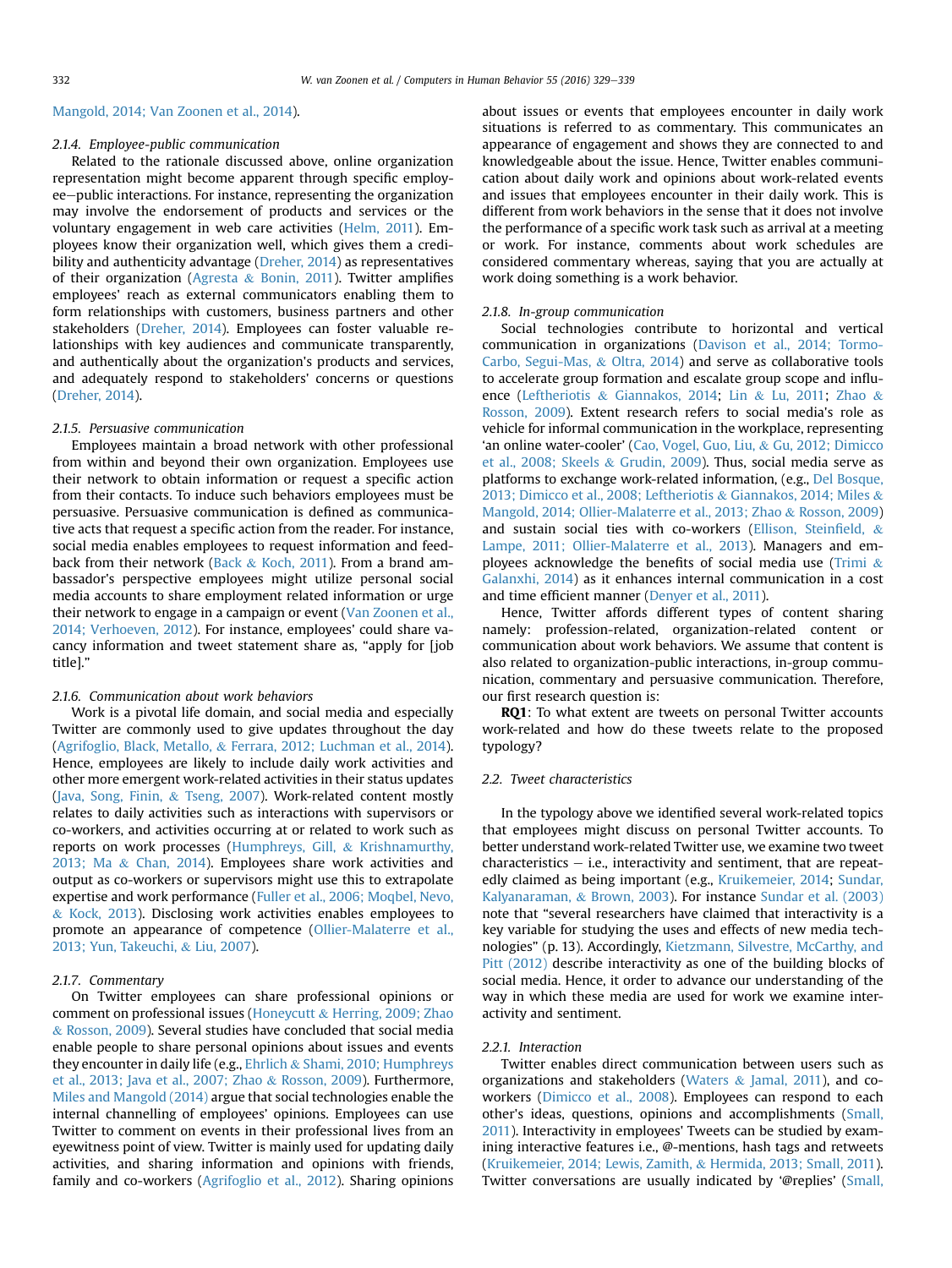[2011](#page-11-0)). Using the @symbol resembles a reply to another user or the active inclusion of another user in an on-going conversation ([Lovejoy et al., 2012\)](#page-11-0). Research found that around 30% of all tweets were @replies ([Honeycutt](#page-10-0) & [Herring, 2009](#page-10-0)). Another commonly used feature is the retweet (RT) this is the reposting of tweets from other users ([Boyd, Golder,](#page-10-0) & [Lotan, 2010](#page-10-0)), quite similar to e-mail forwarding. Retweets are often used as a means to passing on information from other users ([Boyd et al., 2010](#page-10-0)). Finally, Twitter users commonly organize their online conversations around a specific topic by using 'hash tags' (#) [\(Chew](#page-10-0) & [Eysenbach, 2010; Small,](#page-10-0) [2011](#page-10-0)).

# 2.2.2. Sentiment

Various studies have considered sentiments in online communication (e.g., ; [Walton](#page-11-0) & [Rice, 2013](#page-11-0)). Sentiment is used in online communication when people are enabled to express their opinions, appraisals, attitudes and emotions [\(Dang-Xuan, Stieglitz,](#page-10-0) [Wladarsch,](#page-10-0) & [Neuberger, 2013](#page-10-0)). Earlier studies on Twitter use linked sentiment to communication outcomes, for instance in the context of electronic word of mouth ([Jansen, Zhang, Sobel,](#page-10-0) & [Chowdury, 2009](#page-10-0)), political communication [\(Dang-Xuan et al.,](#page-10-0) [2013\)](#page-10-0) and public relations [\(Brummette](#page-10-0) & [Sisco, 2015\)](#page-10-0).

Sentiment polarity refers to personal positive, negative or neutral feelings or opinions [\(Ortigosa, Martin,](#page-11-0) & [Carro, 2014\)](#page-11-0). In order to understand how issues and events are debated on Twitter several studies addressed sentiment polarity (e.g., [Agarwal, Xie,](#page-10-0) [Vovsha, Rambow,](#page-10-0) & [Passonneau, 2011; Thelwall, Buckley,](#page-10-0) & [Paltoglou, 2010\)](#page-10-0). An example of a positive sentiment is "had a great meeting", whereas "preparing for the next boring meeting" is a negative one. A neutral statement does not explicitly express positive or negative feelings as reflected in a statement such as "I am commuting to work."

Employees voice their satisfaction or dissatisfaction as well as their experiences and frustrations with their work on Twitter. As such their tweets might be framed positive, negative or neutral. Earlier research concluded that social media utterances are more likely to be positive or neutral rather than negative ([Van Zoonen](#page-11-0) [et al., 2014](#page-11-0)). [Gibbs et al. \(2013\)](#page-10-0) argue that employees use social media strategically. Employees consider the appropriateness of information in relation to their audiences and share information that is congruent with their self-views. This results in self-censorship of negative online utterances, as these are deemed inappropriate and incongruent with self-views ([Marwick](#page-11-0) & [Boyd, 2010](#page-11-0)). Moreover, employees in general desire to appear professional, thus avoiding workplace communication (e.g., negativity or criticism) that can be viewed as inappropriate ([Cheney](#page-10-0) & [Lee Ashcraft, 2007](#page-10-0)).

However, it has also been argued that social media use present risks for employees' careers [\(Dreher, 2014](#page-10-0)) as it has been associated with risky behaviors such as creating offensive content [\(Landers](#page-10-0) & [Callan, 2014](#page-10-0)). Moreover, social media can function as a coping mechanism for work-related stress and frustration, resulting in public complaints about work situations or office developments thereby releasing emotional stress [\(Zhao](#page-11-0) & [Rosson, 2009](#page-11-0)). Stress and frustration often induce negative emotions that can be channelled through social media [\(Zhao](#page-11-0) & [Rosson, 2009](#page-11-0)). Hence, the second research question refers to the way in which content is shared in terms of interactive features and sentiment.

RQ2: In what way (i.e., interactivity and sentiment of the tweets) are work-related topics discussed on Twitter?

#### 3. Method

# 3.1. Procedure

Through email invitations employees were asked to provide

their Twitter names. Respondents were required to be employed in a part time or full time job within an organization of at least 20 employees and have an active Twitter account. They were recruited between December 14, 2014 and January 12, 2015. Tweets were obtained directly from employees' timelines, since this is the most accurate way of collecting tweets ([Lewis et al., 2013](#page-10-0)). We used a Python script, designed for this study, to mine up to 3200 tweets per user.

# 3.2. Sample

The tweets of 452 employees were collected. Eight employees were excluded as they used an organizational Twitter account. Another eleven participants were excluded because they a) were unemployed at the time of this study or b) provided an invalid Twitter account name.

We analyzed the tweets of 433 employees of which the average age was 42.05 ( $SD = 11.33$ ). The majority of our respondents were male (64.3%), and 28.1% had an academic degree. On average these employees had 20.24 years of work experience  $(SD = 11.26)$  while working for their current employer for 11.78 years ( $SD = 9.76$ ). The respondents reported they worked 39.62 h ( $SD = 10.07$ ) per week. These employees worked for different organizations in the following sectors: government/public administration (16.6%), education/science (12.1%), health care (11.7%), business services (11.2%), trade/commercial services (7.4%), industry (6.5%), and financial services (5.1%).

From the accounts of these employees a total of 1,541,855 tweets were sent. By scraping up to 3200 tweets per user we were able to acquire 578,803 tweets. We took a stratified sample of the 100 most recent tweets per user. If the employee had not yet sent 100 tweets we included all their tweets in the content analysis. As such we manually analysed 38,124 tweets.

Together these employees have 186,139 followers and followed 162,410 other Twitter users. Thus, on average they had 495.20  $(SD = 1225.32)$  followers, while they followed 426.23  $(SD = 771.65)$ other Twitter users and had sent 4125.09 tweets  $SD = 9807.68$ ).

# 3.3. Analysis

Work-related categories were coded manually, and message characteristics (e.g., time and interactive features) were identified by computational methods.

### 3.3.1. Manual content analysis $<sup>1</sup>$ </sup>

The individual tweets are the units of analysis and the user's profile information was used as contextual unit of analysis. The context played an integral part in the coding process because it was often necessary to know the organization and contextual information to understand the tweets. Consequently, coders were trained to take the context into account when coding the tweets. Account information was cross-referenced with other social media accounts (i.e., LinkedIn and Facebook). This was done to more accurately determine the participants' job and organization. The codebook was finalized after several meetings with coders. Each of the coders received 6 h of training. Coders were then assigned specific users and coded their tweets chronologically. First, tweets were divided into work and non-work tweets. Second, all workrelated tweets were coded for seven categories (for a complete list with operationalizations, see [Table 1\)](#page-3-0). Coding decisions were based on all information provided in the tweets. Links were

 $1$  Additional information on the coding procedure or the codebook is available upon request from the first author.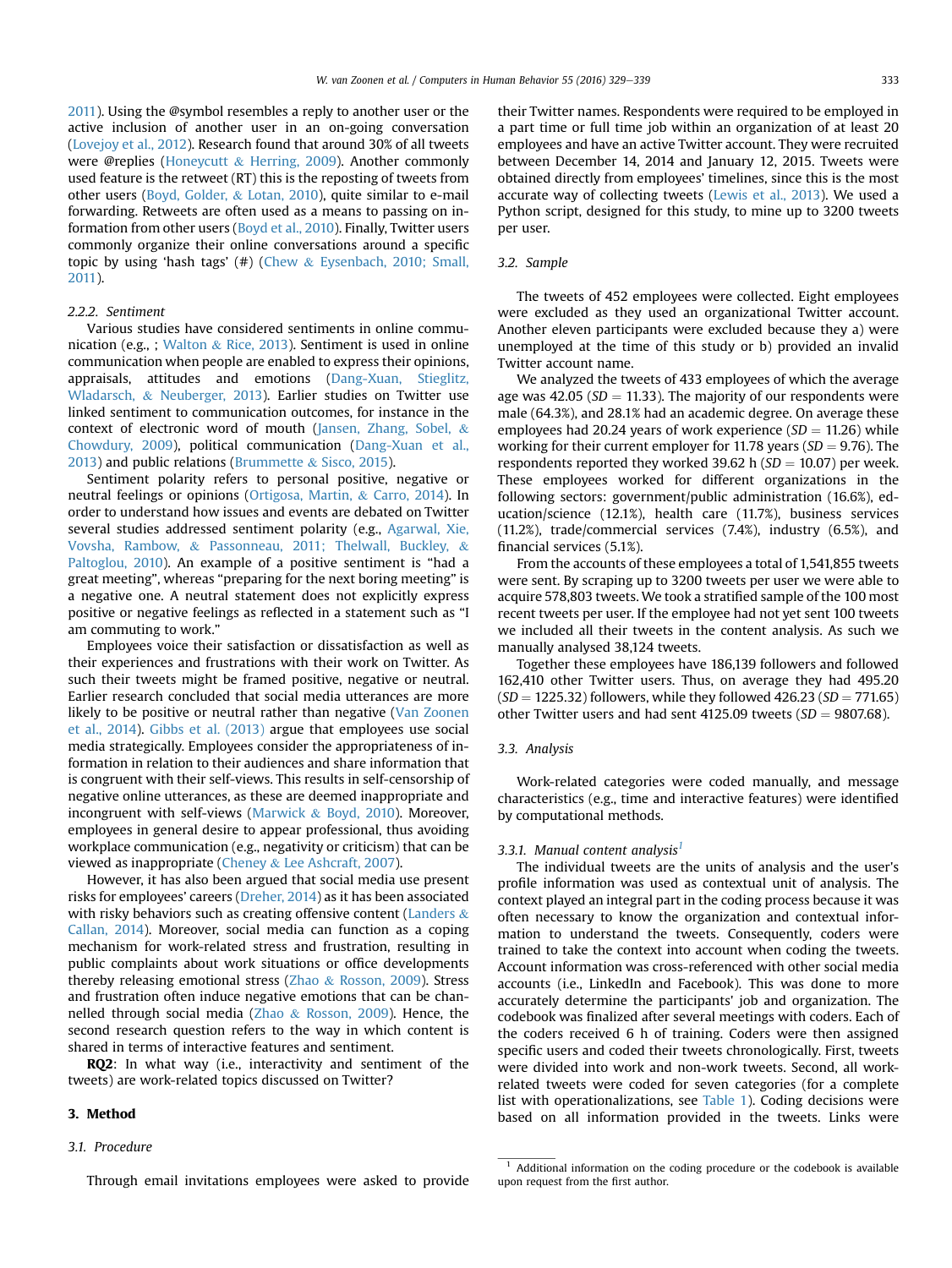# <span id="page-6-0"></span>Table 2

Reliability assessment.

| Variable name                    | Type of variable | Kappa | Percent agreement (%) |
|----------------------------------|------------------|-------|-----------------------|
| Organization <sup>a</sup>        | Manifest         | n/a   | n/a                   |
| Number of followers <sup>a</sup> | Manifest         | n/a   | n/a                   |
| Number of following <sup>a</sup> | Manifest         | n/a   | n/a                   |
| Work-related                     | Latent           | .93   | .97                   |
| Profession related               | Latent           | .67   | .90                   |
| Work behaviors                   | Latent           | .68   | .98                   |
| Organizational news              | Latent           | .52   | .95                   |
| External communication           | Latent           | .50   | .97                   |
| In-group communication           | Latent           | .68   | .94                   |
| Professional opinions            | Latent           | .55   | .97                   |
| Persuasive communication         | Latent           | .62   | .98                   |
| Positive                         | Latent           | .80   | .94                   |
| Negative                         | Latent           | .62   | .97                   |
| Neutral                          | Latent           | .72   | .89                   |

<sup>a</sup> Automated coding of manifest variables, as such no reliability coefficients were calculated.

followed and other users mentioned in the tweets were identified to determine their relationship to the employee. To assess the reliability of the coding, we followed the guideline proposed by [Lacy and Riffe \(1996\)](#page-10-0) and [Lombard, Snyder-Duch, and Brackenm](#page-11-0) [\(2002\)](#page-11-0). Four trained coders, including the lead researcher, coded all the tweets in order to analyze the contents relevant to this study. A randomly selected subsample of 11.3% ( $n = 4309$ ) of the Tweets was double-coded to allow reliability assessments. The reliability coding was done, independently, without consultation or guidance, by three coders ([Lombard, Snyder-Duch,](#page-11-0) & [Bracken, 2002](#page-11-0)). We used two indices to calculate reliability scores Kappa (which accounts for agreement by chance) and per cent agreement (see Table 2).

## 3.3.2. Computer-assisted content analysis

A dictionary based-approach was used to identify interactive feature and message characteristics (e.g., links and temporal information). IBM SPSS 20 was used to extract specific interactive features. Such a dictionary-based was successfully adopted in earlier research (e.g. [Kruikemeier, 2014](#page-10-0)). Interactivity was identified by incorporating different message characteristics (i.e., @, RT, #) to the dictionary approach [\(Kruikemeier, 2014; Parmelee](#page-10-0) & [Bichard,](#page-10-0) [2011; Small, 2011\)](#page-10-0). '@-Mentions' reflect dialogic communication and '#' (hashtags) relate to issue specific tweets. RT refers to retweets of messages by other users.

#### Table 3

| Breakdown of percentages for Twitter variables. |  |
|-------------------------------------------------|--|
|-------------------------------------------------|--|

| Variable            | %     | Variable                 | %                    |
|---------------------|-------|--------------------------|----------------------|
| <b>Tweet times</b>  |       | <b>Tweet category</b>    |                      |
| $12 - 7.59$ a.m.    | 8.3%  | Work-related             | $36.2%$ <sup>3</sup> |
| 8 a.m. - 6 p.m.     | 52.1% |                          |                      |
| $6.01 - 11.59$ p.m. | 40.4% | Profession related       | 41.0%                |
| Weekday             |       | Organization related     | 24.7%                |
| Monday              | 13.6% | Work behaviors           | 24.6%                |
| Tuesday             | 14.7% | In-group communication   | 22.3%                |
| Wednesday           | 15.9% | Commentary               | 12.6%                |
| Thursday            | 15.8% | Persuasive communication | $9.4%^{b}$           |
| Friday              | 15.0% | Employee-public comm.    | 8.5%                 |
| Saturday            | 13.0% |                          |                      |
| Sunday              | 12.0% | Interactivity            |                      |
| <b>Sentiment</b>    |       | @-mentions               | 69.9%                |
| Positive            | 21%   | Hash tags                | 35.5%                |
| Negative            | 3.6%  | <b>Retweets</b>          | 33.0%                |
| Neutral             | 75%   | Tweets w/links           | 48.5%                |

Note: categories are not mutually exclusive, as such the sum category percentages exceeds 100.<br>a as a percentage of all coded tweets ( $n = 38.124$ ).

as a percentage of work-related tweets (n  $=$  13,783).

# 4. Results $^2$

## 4.1. Descriptive statistics

Table 3 breaks down the hourly Twitter activity of employees. Employees' Twitter activity peaks around 8:00 p.m. However, still more than half (52.1%) of the tweets are sent between 8:00 a.m. and 6:00 p.m., which can be considered regular office hours. Most of the Tweets were published on workdays (75.1%) reaching a peak on Wednesdays 15.9% ( $n = 6059$ ). On Sundays employees are least active on Twitter ( $n = 4560$ ). We found that 33% of the tweets were retweets ( $n = 12,597$ ), and in 35.5% of the tweets a hash tag was used ( $n = 13,528$ ). In addition almost half (48.5%) of all tweets included a link to other online information, and 69.9% of all tweets included other Twitter users through @-mentions. We will now turn to a more in depth analysis of work-related tweets.

# 4.2. Work related content

The main objective of this paper is to identify and categorize work related information shared by employees, specifically focussing on tweet content. Hence, our first research question taps into the categorization of tweets asking what type of work-related information is shared on Twitter.

Notably, only 60 of the 433 employees did not use their Twitter account to share work-related information. This means that almost 8 in every 10 employees used his or her personal Twitter account at least once for work-related purposes. In all, a bit more than one in every three (36.2%) tweets sent by employees is work-related  $(n = 13,783)$ . Of all work-related tweets 81.9% was sent on weekdays, of which 56% was sent between 8 a.m. and 6 p.m. on weekdays. These tweets refer to work in the broadest sense of the word, these tweets most often refer to I) the profession II) the organization, III) work behaviors or IV) in-group communication. Table 3 breaks down the frequencies of each tweet category.

Work-related tweets often referred to employees' profession  $(n = 5647)$ . These tweets are work-related but do not necessarily relate to the organization or work behaviors. For instance, a police officer tweeted about collective labour agreements: "#CLApolice five #Sundays extra work on a yearly basis, paid #breaks are cancelled. So #drawbacks." This information exceeds the organizational boundaries and applies to all within the profession or industry. Likewise, provided that the employee did not take part in negotiations about these agreements, the tweet does not involve his or her personal work behaviors. Tweets that described organizational news accounted for 24.7% of the work-related information. For example, an employee of a bottled water vendor tweeted "[organization] sponsors at the HorecaEvent TT the http://t.co/[ … ]." And: "Today our new website www.[ … ].nl was launched. We will have updates daily." Additionally, 24.6% of the work-related tweets involved work behaviors ( $n = 3397$ ). These tweets always referred to an activity performed by the employee. This could be in the near past or future, or a work activity that is performed by the employee at the time of the tweet. For instance, a police officer tweeted: "Unfortunately I failed the #Caco Exam. Know what went wrong, so next time it should work out. #sad". Whilst another employee tweeted: "What I'm doing today, I'm presenting at the WiCaNeM congress: http://t.co/[ … ]."

Notably, an important part of work-related information contained in-group communication (22.3%). Hence, in almost 1 in

<sup>&</sup>lt;sup>2</sup> Throughout the chapter, @mentions, links, organization names, street names and other information that could be traced back to individual users has been made anonymous.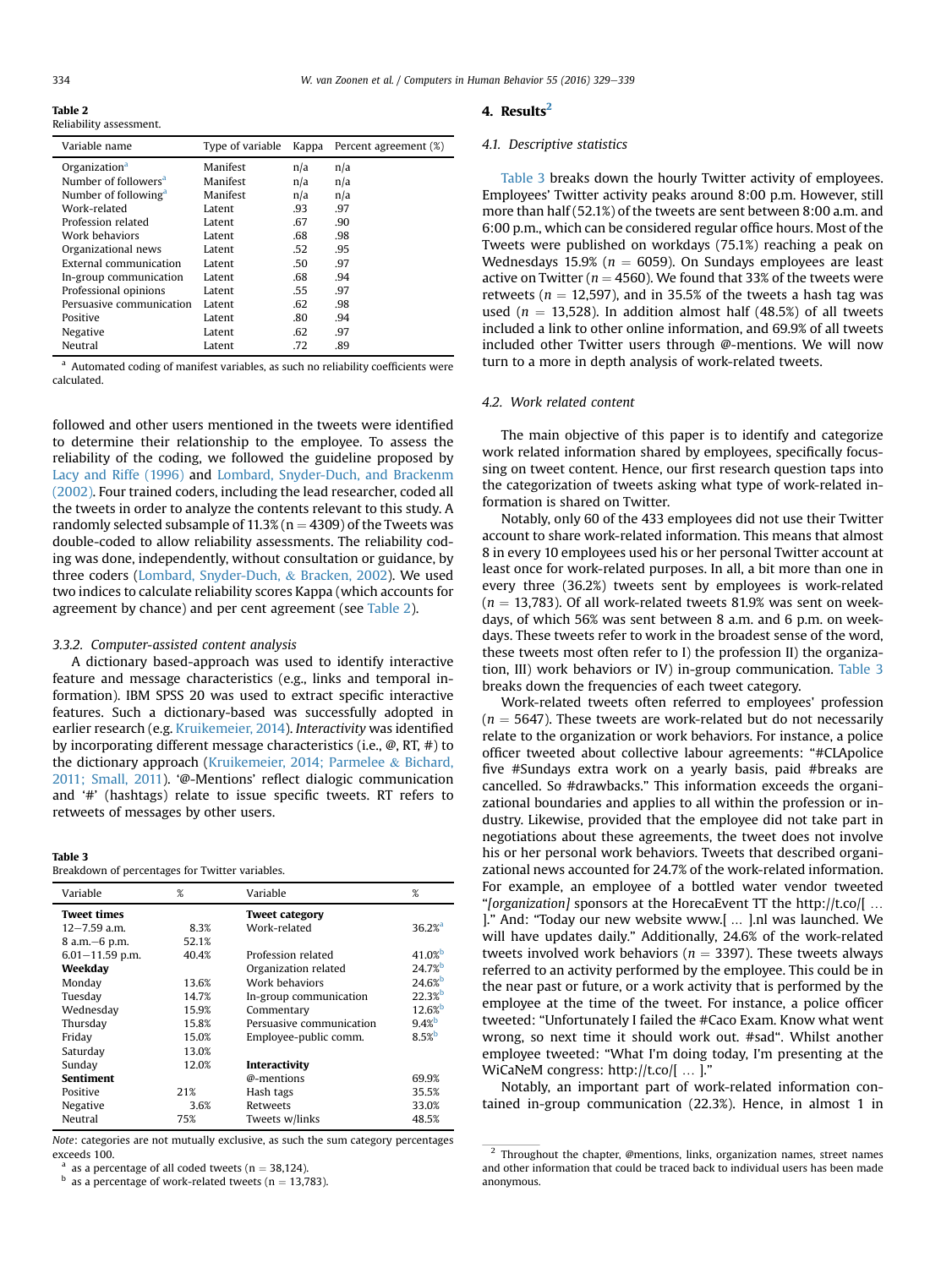every 4 work-related tweets sent by employees they actively include coworkers in the conversation. These tweets always included an @-mention: "@coworker could you tell me if I'm correct in assuming that the #staffmeeting #DTC is rescheduled to Wednesday?" In 12.61% of the work-related tweets there was a reference to employees' professional commentary on work-related issues. For instance one employee commented on a work-related event: "Nice place #delamar for the event #publicmatters2014 #hostmanship http://t.co/[ … ]." Moreover, in 9.4% of the tweets sent by employees voiced a call to action to their audience. This became apparent in encouragements to apply to vacancies, or requests to share or like organizational information such as in this case; "Are you the new top sales person for our #Icentre in #place? Apply quickly via this link! http://t.co/ $[$  ...  $]$ .".

Finally, 8.5% of the work-related tweets refer to web care activities ( $n = 1170$ ), providing information about products and services of the organizations or offering help to consumers. An overview of the frequencies and percentages for each category of work-related tweets is provided in [Table 3](#page-6-0). We will delve deeper into the type of communication, i.e., interactivity and sentiment, in the following section.

#### 4.3. Type of communication

The second research question relates to the manner in which work-related issues are discussed online which might differ from the way in which non-work related issues are discussed. We examine different tweet characteristics such as interactivity and sentiment. Interactivity was examined by assessing the following message characteristics; retweets, @-mentions and the use of hash tags. The sentiment in the tweets could be positive, negative or neutral.

Four types of content are most profound in work related tweets  $-$  i.e., content relates to three levels: the profession, the organization and daily work behaviors; additionally, the content often related to co-workers, which we labelled in-group communication. Type of communication was assessed to determine whether the way in which these topics are discussed differs. We conducted a MANOVA with interactive features and sentiment as dependent variables and the tweet categories as independent variables. First we discuss the overarching category, work-related tweets, subsequently we discuss the four largest categories.

Retweets are more profound in work-related tweets ( $M = .384$ ,  $S.D. = .006$ ) than in non-work related tweets ( $M = .245$ ,  $S.D. = .012$ ;  $F(1, 38, 124) = 292.34$ ;  $p < .001$ ). A similar pattern arises with employees' hashtag use. Employees use more hashtags in their work-related tweets ( $M = .442$ , S.D.  $= .007$ ) than in their non-work related tweets ( $M = .363$ , S.D.  $= .012$ ; F (1, 38,124)  $= 85.05$ ;  $p < .001$ ). In turn, @-mentions are represented in the majority of both work-related ( $M = .714$ , S.D.  $= .006$ ) and non-work related tweets ( $M = .736$ , S.D. = .012;  $F(1, 38, 124) = 7.12$ ;  $p = .008$ ). Hence, work related tweets include @-mentions less often. In total 83.1% of all tweets contained at least one of these interactive features. Furthermore, work-related tweets more often include links  $(M = .563, S.D. = .007)$  to other online sources than non-work related tweets ( $M = .461$ , S.D.  $= .013$ ; F (1, 38,124)  $= 134.87$ ;  $p < .001$ ).

The majority of tweets was characterized by a neutral sentiment. Although the differences are small, neutral sentiment was more prevalent in work-related messages ( $M = .695$ ,  $S.D. = .006$ ) as opposed to non-work related tweets ( $M = .634$ , S.D. = .011; F (1,  $38,124$ ) = 60.04; p < .001). A positive sentiment was used more often in non-work related tweets ( $M = .316$ , S.D.  $= .011$ ) than in work-related tweets ( $M = .280$ , S.D.  $= .006$ ;  $F(1, 38,124) = 24.71$ ;  $p < .001$ ). Finally, work-related tweets are less likely to include a negative sentiment ( $M = .023$ , S.D.  $= .003$ ) than non-work tweets  $(M = .049, S.D. = .005; F (1, 38,124) = 63.61; p < .001)$ . [Table 4](#page-8-0) presents the mean differences by type of communication.

With regard to profession-related tweets a similar pattern arises. Profession related tweets are more often retweets ( $M = .351$ , S.D.  $= .012$ ) than non-profession related tweets ( $M = .278$ ,  $S.D. = .007$ ;  $F(1, 38, 124) = 69.31$ ;  $p < .001$ ). However, hash tags are not significantly more profound in profession-related tweets  $(M = .409, S.D. = .012)$  than in non-profession related tweets  $(M = .396, S.D. = .007; F(1, 38, 124) = 2.05; p = .153)$ . Likewise, there is no significant difference in the use of @ mentions between profession-related ( $M = .727$ , S.D.  $= .007$ ) and non-profession related tweets ( $M = .723$ , S.D.  $= .012$ ; F (1, 38,124)  $= .15$ ;  $p = .698$ ). In turn, hyperlinks are more often present in these tweets  $(M = .587, S.D. = .013)$  than in non-profession related tweets  $(M = .437, S.D. = .007; F(1, 38, 124) = 257.84; p < .001).$ 

The results point to some differences between the tweet categories. The most profound differences are the following: Tweets that are organization related are more often retweets ( $M = .412$ , S.D.  $= .012$ ) than tweets that are not organization related ( $M = .217$ , S.D. = .007; F (1, 38,124) = 435.29;  $p < .001$ ). Tweets that refer to work behaviors are less likely to be retweets ( $M = .154$ , S.D. = .012) than tweets that are not related to employees' work behaviors  $(M = .475, S.D. = .006; F(1, 38, 124) = 1093.45; p < .001$ ). Finally, ingroup communication more often includes  $\mathcal{Q}$ -mention ( $M = .859$ ,  $S.D. = .012$ ) than tweets that are not characterized as in-group communication ( $M = .590$ , S.D. = .007; F (1, 38,124) = 292.34;  $p < .001$ ).

With respect to sentiment a similar pattern arises across tweet categories. The large majority of tweets are characterized by a neutral sentiment. In contrast to general work-related tweets, organizational news, work behaviour and in-group communication are more often discussed with a positive sentiment.

#### 5. Conclusion

This study is among the first to conduct a large scale content analysis of work-related content across employees from different organizations published on personally owned Twitter accounts. Thereby, this study advances our understanding of a widespread albeit understudied phenomenon in organizational communication. We have adopted theoretical assumptions and empirical findings from previous (self-report) studies about the use of social media to develop and examine a framework for work-related use. Our framework corresponds with archetypical social media behaviors outside the work context. We found that almost eight in every ten employees used their personally owned Twitter account for work. The aim of this study was providing insights into the type of content that is shared and the manner in which this is done.

The first research question referred to what type of tweets are published. Employees most frequently share: a) profession related information, b) organization related information, and c) work behaviors while often engaging in d) in-group communication. Workrelated content is mostly shared on workdays, however not necessarily during regular work hours. Employees also engage in work-related Twitter use outside regular work hours while engaging in personal use during work-hours.

The second research question taps into the way in which these topics are discussed. We found that there are important differences between work and non-work related tweets. For instance, employees more often rely on pre-existing online information when it comes to work-related knowledge sharing. They do so by retweeting messages from other users or by referring to external information on other online sources through hyperlinks. Furthermore, work-related tweets are overwhelmingly neutral, thus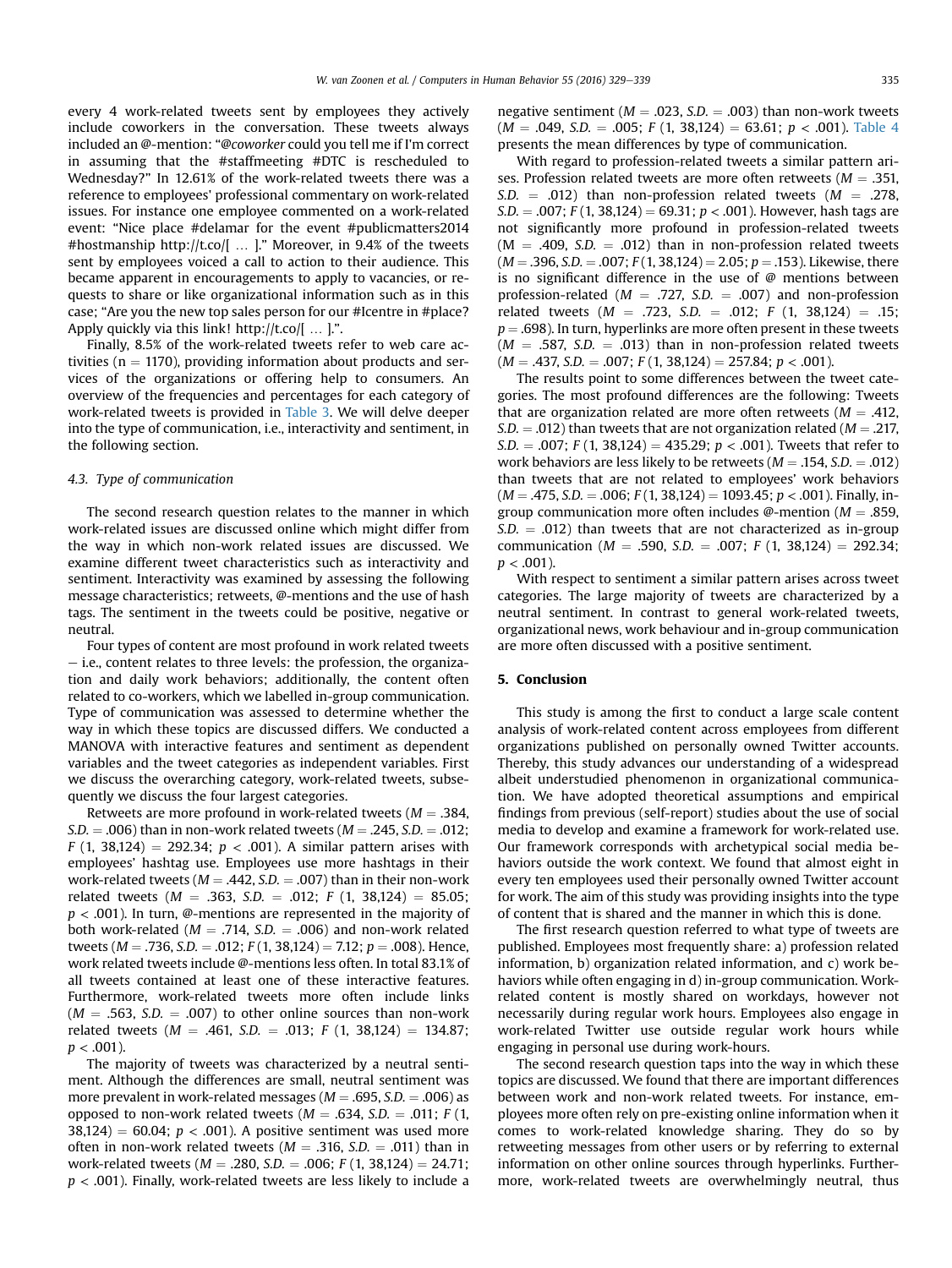### <span id="page-8-0"></span>Table 4

| Interactive features                                                                                      | Work-related   |                                    |                        | Profession-related                 |               | Organization news                  |  |
|-----------------------------------------------------------------------------------------------------------|----------------|------------------------------------|------------------------|------------------------------------|---------------|------------------------------------|--|
|                                                                                                           | $\Delta$ mean  | Between sub eff.                   | $\Delta$ mean          | Between sub eff.                   | $\Delta$ mean | Between sub eff.                   |  |
| Retweets                                                                                                  | .140           | $F(1,38124) = 292.34$ , p < .000   | .072                   | $F(1,38124) = 69.31, p < .000$     | .195          | $F(1,38124) = 435.29$ , p < .000   |  |
| @-mentions                                                                                                | $-.021$        | $F(1,38124) = 7.12$ , $p = .008$   | $-.003$                | $F(1,38124) = .15, p = .698$       | .072          | $F(1,38124) = 61.54$ , p < .000    |  |
| Hashtags                                                                                                  | .079           | $F(1,38124) = 85.05$ , p < .000    | .013                   | $F(1,38124) = 2.05$ , $p = .153$   | .072          | $F(1,38124) = 54.31$ , p < .000    |  |
| <b>Sentiment</b>                                                                                          |                |                                    |                        |                                    |               |                                    |  |
| Positive                                                                                                  | $-.036$        | $F(1,38124) = 24.71$ , $p < .000$  | $-.055$                | $F(1,38124) = 49.81, p < .000$     | .061          | $F(1,38124) = 53,10, p < .000$     |  |
| Negative                                                                                                  | $-.027$        | $F(1,38124) = 63.61, p < .000$     | .021                   | $F(1,38124) = 34.58$ , $p < .000$  | $-.014$       | $F(1,38124) = 12.82, p = .970$     |  |
| Neutral                                                                                                   | .060           | $F(1,38124) = 60.04$ , p < .000    | .035                   | $F(1,38124) = 17.55$ , $p < .000$  | $-.044$       | $F(1,38124) = 24.85$ , p < .000    |  |
| <b>Other</b>                                                                                              |                |                                    |                        |                                    |               |                                    |  |
| Links                                                                                                     | .102           | $F(1,38124) = 134.87, p < .000$    | .150                   | $F(1,38124) = 256.84$ , p < .000   | .178          | $F(1,38124) = 312.92$ , $p < .000$ |  |
| Interactive features                                                                                      | Work behaviors |                                    | In-group communication |                                    |               |                                    |  |
|                                                                                                           | $\Delta$ Mean  | Between sub eff.                   | $\Delta$ Mean          | Between sub eff.                   |               |                                    |  |
| Retweets                                                                                                  | $-.322$        | $F(1,38124) = 1093.45, p < .000$   | $-.021$                | $F(1,38124) = 4.82, p = .028$      |               |                                    |  |
| @-mentions                                                                                                | $-.274$        | $F(1,38124) = 822.23$ , $p < .000$ | .269                   | $F(1,38124) = 825.59$ , p < .000   |               |                                    |  |
| Hashtags                                                                                                  | .083           | $F(1,38124) = 67.23$ , p < .000    | $-.076$                | $F(1,38124) = 60.53$ , p < .000    |               |                                    |  |
| <b>Sentiment</b>                                                                                          |                |                                    |                        |                                    |               |                                    |  |
| Positive                                                                                                  | .076           | $F(1,38124) = 77.86, p < .000$     | .134                   | $F(1,38124) = 258.62$ , $p < .000$ |               |                                    |  |
| Negative                                                                                                  | .000           | $F(1,38124) = .001, p = .970$      | .006                   | $F(1,38124) = 2.43$ , $p = .119$   |               |                                    |  |
| Neutral                                                                                                   | $-.073$        | $F(1,38124) = 62.68$ , p < .000    | $-.137$                | $F(1,38124) = 235.85$ , p < .000   |               |                                    |  |
| <b>Other</b>                                                                                              |                |                                    |                        |                                    |               |                                    |  |
| Links                                                                                                     | $-.067$        | $F(1,38124) = 40.98$ , p < .000    | $-.203$                | $F(1,38124) = 406.98$ , p < .000   |               |                                    |  |
| Note: Variables are binary $0 - p_0 1 - y_0 c$ . Difference scores are based on the two levels of the $W$ |                |                                    |                        |                                    |               |                                    |  |

bles are binary,  $0 =$  no  $1 =$  yes. Difference scores are based on the two levels of the IV.

employees refrain from being explicitly negative or positive when tweeting about work. This pattern arises across tweet categories.

# 5.1. Discussion

This study contributes to theory building in the field of organizational communication. The framework presented in this study is a synthesis of earlier findings in related contexts and studies on the antecedents and consequences of social media use. This study fills a void in the current literature by examining the work related content that employees share on personally owned Twitter accounts and the way in which they do so. The findings support previously established social media behaviors outside the workplace and behaviors that have been theorized in previous studies. We show that these behaviors extrapolate to the context of work-related use.

Our content analysis of employees' tweets paints a picture that is consistent with the archetypical social media behaviors  $-$  i.e., knowledge sharing and socialization  $-$  identified in earlier research ([Back](#page-10-0) & [Koch, 2011; Del Bosque, 2013; Ollier-Malaterre et al., 2013;](#page-10-0) [Peluchette et al., 2013; Treem](#page-10-0) & [Leonardi, 2012](#page-10-0)). Similar to the three levels of identification derived from social identity theory ([Bartels et al., 2007; Hekman et al., 2009](#page-10-0)), employees share profession, organization and work-related information strategically ([Gibbs et al., 2013; Majchrzak et al., 2013](#page-10-0)) with their imagined audience [\(Litt, 2012;](#page-11-0) [Marwick](#page-11-0) & [Boyd, 2010\)](#page-11-0) - i.e., professional  $contacts - thus enhancing horizontal communication among or$ ganization members ([Dimicco et al., 2008\)](#page-10-0).

Thus, our findings inform the theory in the following ways. Research on the use of social media technologies has previously identified social media as vehicles for knowledge sharing and socialization processes in organizations [\(Ellison et al., 2011; Treem](#page-10-0) & [Leonardi, 2012](#page-10-0)). Social media enable these behaviors as they are characterized by four affordances  $-$  i.e., visibility and association (of people and content), and persistence and editability (of content). [Majchrzak et al. \(2013\)](#page-11-0) offer a similar taxonomy of affordances of social media. In this paper we proposed a typology for work-related Twitter use, which deepens our understanding of knowledge sharing through social technology use in the workplace. The findings are in line with the exposition of affordances as offered by [Treem and Leonardi \(2012\)](#page-11-0), insofar that Twitter affords employees new ways for workplace knowledge sharing and socialization processes. Employees use their personally owned Twitter accounts, in more than one third of their tweets, to tweet about their profession, work or organization with co-workers and other members of their online audience. Hence, their work related content is published frequently and reaches a large audience. These employees contributed to organizational and personal goals by directly sharing work related tweets within their networks.

What type of information is shared might be contingent upon identification processes as employees use social media to express professional identities ([Del Bosque, 2013; Ollier-Malaterre et al.,](#page-10-0) [2013\)](#page-10-0). From a social identity perspective employees can identify with their profession, organization or workgroup ([Bartels et al.,](#page-10-0) [2007; Hekman et al., 2009](#page-10-0)), which is in line with the content categories we found in work-related Twitter use. Importantly, these identification processes can simultaneously coexist; likewise employees engage is profession-related, organization-related and work-related knowledge sharing simultaneously. Identity theory also helps to explain the underrepresentation of negative tweets. As employees desire to appear professional and competent, they communicate in a manner that is consistent with their desired selfviews. Negative tweets or criticism can be viewed as inappropriate and thus do not contribute to an image of competence or expertise ([Cheney](#page-10-0) & [Lee Ashcraft, 2007, Yun et al., 2007\)](#page-10-0).

Moreover, while social media afford the distribution of expertise ([Brzozowski, 2009\)](#page-10-0) and sharing of information among co-workers ([Dimicco et al., 2008](#page-10-0)), selective self-presentation and strategic use may present limits on what is shared on social media ([Gibbs](#page-10-0) [et al., 2013; Treem](#page-10-0) & [Leonardi, 2012](#page-10-0)). [Gibbs et al. \(2013\)](#page-10-0), critique the "ideology of openness" and argue that in an organizational context employees use social media strategically. This is in line with our findings as employees actively include co-workers in online conversations and.

Finally, this study provides insights into the way topics are discussed. Interactivity was assessed by examining interactive features, @-mentions, retweets and hashtags. This is in accordance with recent studies on Twitter use (e.g., [Kruikemeier, 2014; Lovejoy](#page-10-0) [et al., 2012; Small, 2011](#page-10-0)). Notably, we found that work-related tweets from employees are far more interactive than tweets from non-profit organizations [\(Lovejoy et al., 2012\)](#page-11-0), politicians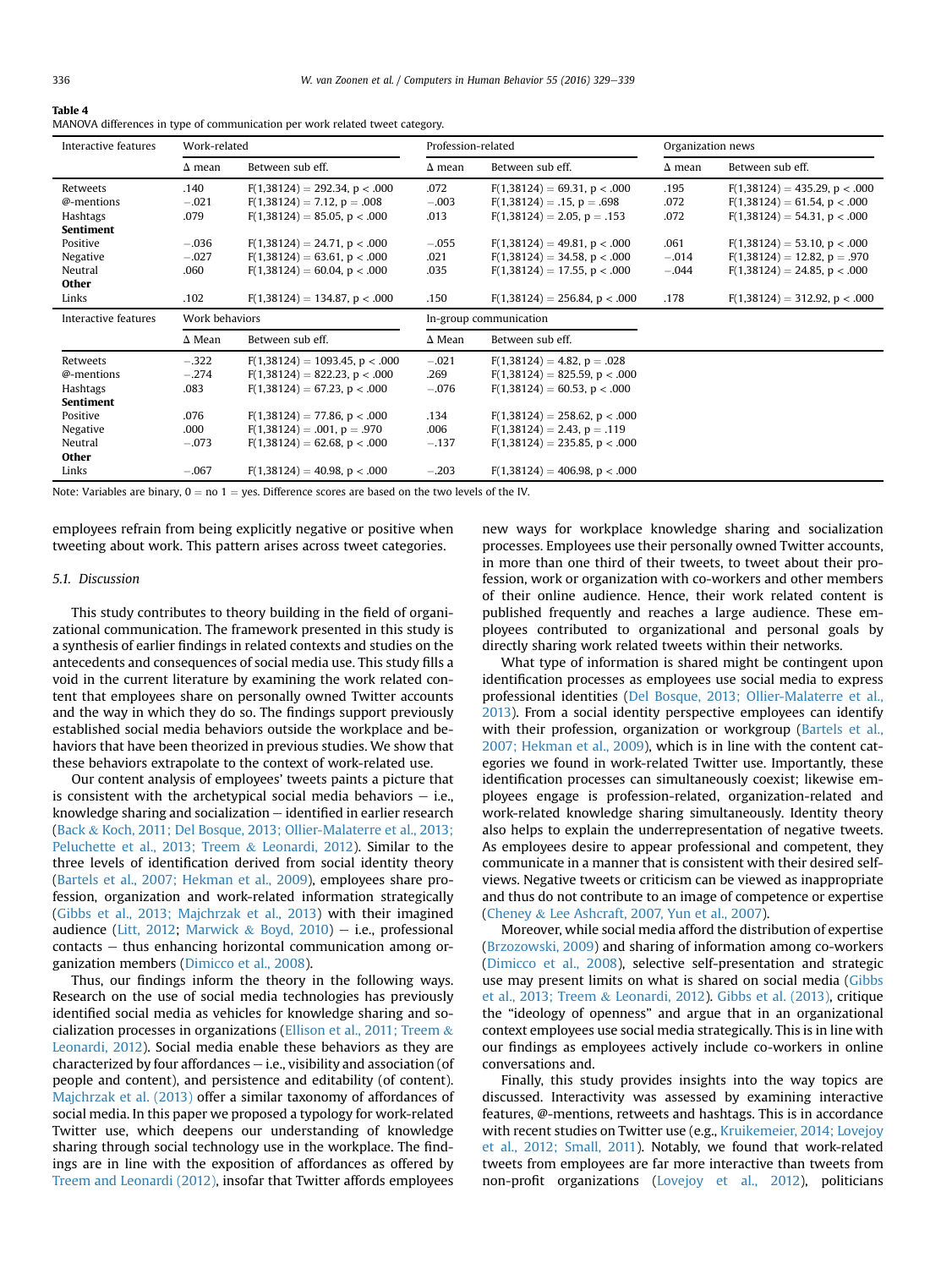([Kruikemeier, 2014](#page-10-0)) and non-work related tweets from private persona ([Honeycutt](#page-10-0) & [Herring, 2009\)](#page-10-0). Again this in line with the idea that employees use their Twitter accounts strategically for work. The use of interactive features makes it possible to increase the visibility of their tweets.

We found that sentiment polarity in work-related tweets is mostly of neutral, sometimes positive and only rarely negative. The findings imply that the conversational nature is somewhat different than in related fields, such as political communication, which are assumed to be of a polarizing conversational nature [\(Dang-Xuan](#page-10-0) [et al., 2013](#page-10-0)). This again provides evidence for the strategic use of social media for work, as it suggests at least some selectivity and elaboration in what and the way in which topics are shared with their networks.

An important underlying mechanism could be the notion of imagined audiences. When communicating on social media the actual audience of a message is often unknown, hence people form perceptions of their audience, referred to as the imagined audience ([Litt, 2012;](#page-11-0) [Marwick](#page-11-0) & [Boyd, 2010\)](#page-11-0). The imagined audience is highly influential in determining behaviors on social media [\(Litt,](#page-11-0) [2012\)](#page-11-0). For instance, [Marwick and Boyd \(2010\)](#page-11-0) chronicle the occurrence of self-censorship when content is deemed inappropriate for the imagined audience. Self-censorship can be a useful strategy in the face of an imagined audience that includes employers or supervisors. Making things even more complicated Twitter by default "collapses" contexts and audiences. Thus, coworkers, supervisors, family and friends are all among the same audience. We found that Twitter is used to attend to all of these audiences offering a mix of work and non-work tweets. The findings also suggest employees might be aware of the possibility that their employer or supervisor might be among their audience. This might increase messages about work achievements and the organization while diminishing negativity or criticism.

#### 5.2. Practical implications

Employees' Twitter use provides organizations with the challenge of governing communicative behaviors that occur at the crossroads of professional and personal life domains. Our findings support the notion that employees can increase the organization's communication potential. Several scholars have previously suggested that employees are invaluable assets in maintaining organization-public relations [\(Utz, Schultz,](#page-11-0) & [Glocka, 2013; Van](#page-11-0) [Zoonen et al., 2014\)](#page-11-0). Employees tweet about the organization and inform their networks about daily work activities. In line with our findings scholars argue that employees are credible and authentic communicators and advocates for brands, products, and the organization as a whole ([Dreher, 2014\)](#page-10-0).

However, employees' Twitter use also presents challenges for organizations and employees. This study provides two key insights important to businesses. First, the findings indicate that employees use their Twitter accounts strategically when it comes to workrelated knowledge sharing. Employees avoid negative or controversial content, mainly tweeting factual or neutral information. When doing so employees often actively involve co-workers and professional contacts in the conversation. Thus, employees seem to be aware of the potentially negative effects of work-related tweets and engage in work-related Twitter use in a responsible manner. Although this is promising for many organizations employees' personal use of these accounts are two sides of the same coin.

Negative emotions or controversial tweets that refer to issues outside the work domain might in fact have far reaching consequences for employees' career prospects or even organizational outcomes ([Dreher, 2014](#page-10-0)). Although organizations cannot control what happens outside the organizational domain, they can put policies in place to create awareness and regulate social media usage. Organizations that aim to govern employees' social media use should not address work-related use as something independent or impartial of general social media use. Increasing  $-e.g.,$  through training programs  $-$  awareness on the interplay between professional and personal tweets sent through the same medium may prevent negative spill over effects by increasing responsible use of Twitter for personal goals.

Second, social media use in organizations has often been criticized for being a waste of time (e.g., [Landers](#page-10-0) & [Callan, 2014\)](#page-10-0). However, our findings present a different picture. In fact more that a third of the tweets send is work-related, and almost half of these tweets are send outside regular of regular office hours. Despite the fact the employees might use social media to attend to personal affairs during work hours if anything our findings show that Twitter expands work beyond the traditional boundaries of the workday. The challenge for organizations is not banning social media from the workplace, instead they should focus how work related use impedes personal time and might increase work to life conflicts.

Ergo, in addition to the issues commonly addressed in social media policies or governance programs organizations should direct attention to complexities of social media use in terms of managing multiple life domains. First, employees might behave responsibly when engaging in work related use, however their personal use is more controversial and could yield negative spill over effects. Thus, since Twitter use spans life boundaries training programs and policies should not be limited to professional use or organizational boundaries but address social media use in its broadest sense. Moreover, since employees often engage in work-related activities outside regular work hours employers should be aware of the potential negative effect on employees' work life balance.

## 5.3. Limitation and future research directions

A considerable amount of social media use cannot be detected in a content analysis. The exhibition of professional information and identities on social media only exists by the grace of a large user base that engages in voyeurism. Meaning that a considerable amount of social media use for work, might be passive behavior, such as finding information about colleagues, professional relations, or salient work topics. In order to obtain an even more comprehensive framework, future research might enquire to what extent employees use social media to seek work-related information.

Furthermore, the research design, specifically the web-based survey, included an opt-in option, which could potentially bias the sample. Respondents had to give their consent to allow analysis of their timeline. Those unwilling or unable to provide their Twitter username were excluded from further data collection. Possibly employees who feel they have questionable content (i.e., negativity or criticism) on their timelines do not feel confortable in allowing the analysis of their tweets. This could for instance result in an overrepresentation of neutral and positive tweets.

Finally, in order to assess interactivity we relied on operationalizations previously employed by for instance [Kruikemeier, 2014,](#page-10-0) [Lovejoy et al., 2012](#page-10-0) and [Small, 2011.](#page-11-0) In following these studies we assume Twitter has three tools to facilitate interactivity: Mentions, retweets, and hashtags. However, thereby we neglected another characteristic of interactivity on Twitter; the favourite feature.

This study contributes to a growing body of literature that seeks to deepen our understanding of social media technologies in an organizational context. Rather than condemn employees' Twitter practices as information sharing or socialization process, we can begin to understand the use of personal Twitter accounts for work. Despite some differences in tweet content employees utilize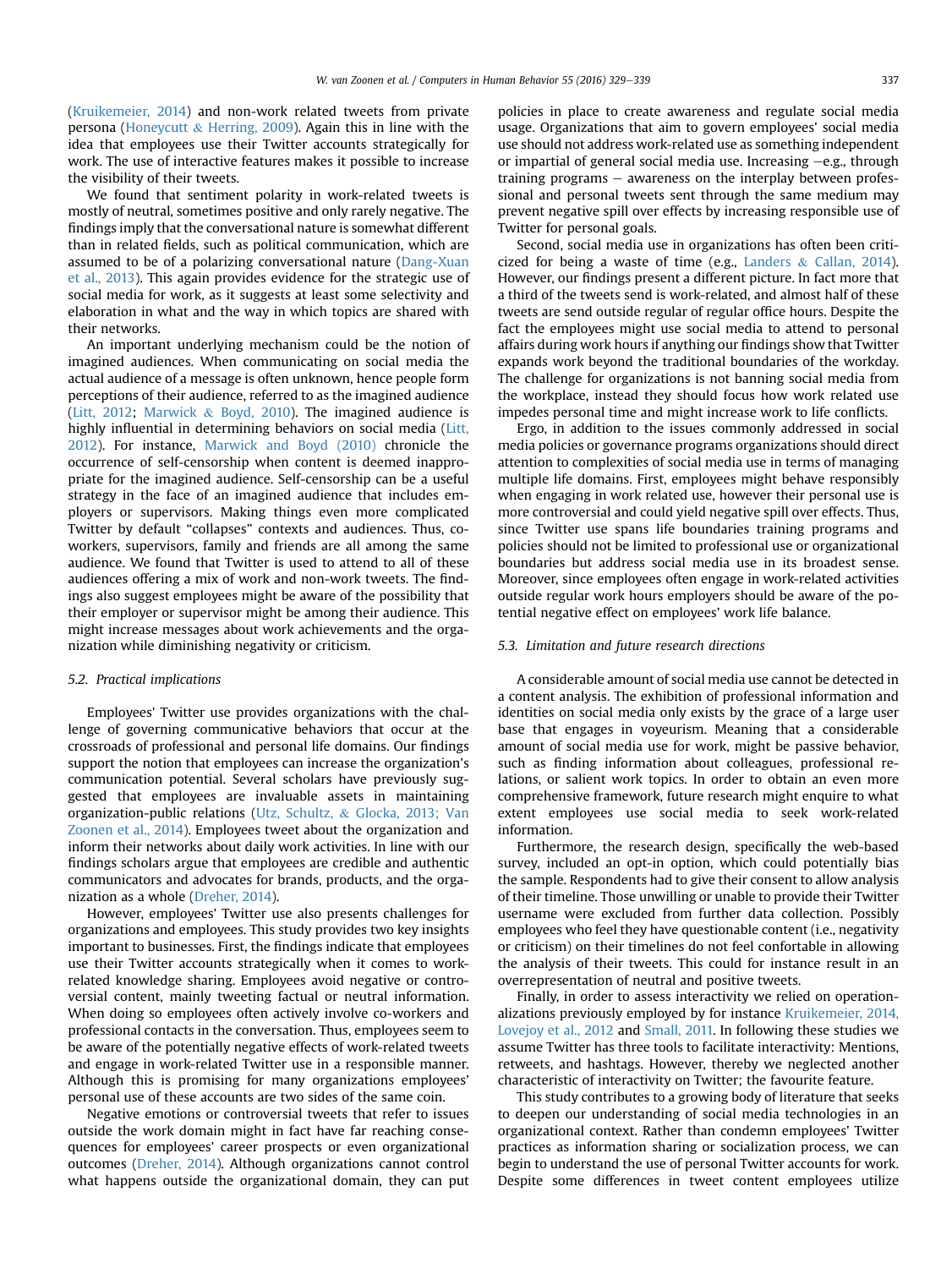<span id="page-10-0"></span>Twitter's interactive features to a more full extent when sharing work-related information. This study provides empirical support for knowledge sharing and socialization processes on social technologies that are also used for work. Social technologies are used strategically to share knowledge about the field, organization and work behaviors with co-workers.

#### References

- [Agarwal, A., Xie, B., Vovsha, I., Rambow, O., & Passonneau, R. \(2011\). Sentiment](http://refhub.elsevier.com/S0747-5632(15)30152-7/sref1) analysis of twitter data. In [Proceedings of the workshop on languages in social](http://refhub.elsevier.com/S0747-5632(15)30152-7/sref1) media [\(pp. 30](http://refhub.elsevier.com/S0747-5632(15)30152-7/sref1)–[38\). Association for Computational Linguistics](http://refhub.elsevier.com/S0747-5632(15)30152-7/sref1).
- Agresta, S., & Bonin, B. B. (2011). [Perspectives on social media marketing. Course](http://refhub.elsevier.com/S0747-5632(15)30152-7/sref2) [technology a part of cengage learning](http://refhub.elsevier.com/S0747-5632(15)30152-7/sref2) (Boston, MA).
- [Agrifoglio, R., Black, S., Metallo, C., & Ferrara, M. \(2012\). Extrinsic versus intrinsic](http://refhub.elsevier.com/S0747-5632(15)30152-7/sref3) motivation in continued Twitter usage. [Journal of Computer Information Systems](http://refhub.elsevier.com/S0747-5632(15)30152-7/sref3),  $33 - 42$  $33 - 42$ .

Aharony, N. (2010). Twitter use in libraries: an exploratory analysis. Journal of Web Librarianship, 4(4), 333-350. <http://dx.doi.org/10.1080/19322909.2010.487766>.

- [Back, A., & Koch, M. \(2011\). Broadening participation in knowledge management in](http://refhub.elsevier.com/S0747-5632(15)30152-7/sref5) enterprise 2.0. IT Information Technology,  $\overline{53}$ (3), 135-[141.](http://refhub.elsevier.com/S0747-5632(15)30152-7/sref5)
- Bartels, J. O. S., Pruyn, A. D., Jong, M. D. E., & Joustra, I. (2007). Multiple organizational identification levels and the impact of perceived external prestige and communication climate, 190(August 2006) Journal of Organizational Behavior, 173-190. [http://dx.doi.org/10.1002/job.420.](http://dx.doi.org/10.1002/job.420)
- [Boyd, D., Golder, S., & Lotan, G. \(2010\). Tweet, tweet, retweet: conversational as](http://refhub.elsevier.com/S0747-5632(15)30152-7/sref7)pects of retweeting on twitter. In [System sciences \(HICSS\), 2010 43rd Hawaii](http://refhub.elsevier.com/S0747-5632(15)30152-7/sref7) international conference,  $1-10$  $1-10$ .
- [Brummette, J., & Sisco, H. F. \(2015\). Using Twitter as a means of coping with](http://refhub.elsevier.com/S0747-5632(15)30152-7/sref8) [emotions and uncontrollable crises.](http://refhub.elsevier.com/S0747-5632(15)30152-7/sref8) Public Relations Review,  $41(1)$ ,  $89-96$ .
- [Brzozowski, M. J. \(2009\). Water cooler: exploring an organization through enter](http://refhub.elsevier.com/S0747-5632(15)30152-7/sref9)[prise social media categories and subject descriptors. In](http://refhub.elsevier.com/S0747-5632(15)30152-7/sref9) Hewlett-Packard [laboratories](http://refhub.elsevier.com/S0747-5632(15)30152-7/sref9).
- [Cao, X., Vogel, D. R., Guo, X., Liu, H., & Gu, J. \(2012\). Understanding the in](http://refhub.elsevier.com/S0747-5632(15)30152-7/sref10)fluence of social media in the workplace. In [An integration of media synchronicity and social](http://refhub.elsevier.com/S0747-5632(15)30152-7/sref10) [capital theories. In system science \(HICSS\), 2012 45th Hawaii International con](http://refhub.elsevier.com/S0747-5632(15)30152-7/sref10) $f$ erence [\(pp. 3938](http://refhub.elsevier.com/S0747-5632(15)30152-7/sref10)-[3947\)](http://refhub.elsevier.com/S0747-5632(15)30152-7/sref10).
- [Ceron, A., Curini, L., Lacus, S. M., & Porro, G. \(2014\). Every tweet counts? How](http://refhub.elsevier.com/S0747-5632(15)30152-7/sref11) [sentiment analysis of social media can improve our knowledge of citizens'](http://refhub.elsevier.com/S0747-5632(15)30152-7/sref11) [political preferences with an application to Italy and France.](http://refhub.elsevier.com/S0747-5632(15)30152-7/sref11) New Media & [So](http://refhub.elsevier.com/S0747-5632(15)30152-7/sref11)[ciety, 16](http://refhub.elsevier.com/S0747-5632(15)30152-7/sref11), 340-[358.](http://refhub.elsevier.com/S0747-5632(15)30152-7/sref11)
- Charoensukmongkol, P. (2014). Effects of support and job demands on social media use and work outcomes. Computers in Human Behavior, 36, 340-349. [http://](http://dx.doi.org/10.1016/j.chb.2014.03.061) [dx.doi.org/10.1016/j.chb.2014.03.061.](http://dx.doi.org/10.1016/j.chb.2014.03.061)
- [Cheney, G., & Lee Ashcraft, K. \(2007\). Considering](http://refhub.elsevier.com/S0747-5632(15)30152-7/sref13) "the professional" in communi[cation studies: Implications for theory and research within and beyond the](http://refhub.elsevier.com/S0747-5632(15)30152-7/sref13) [boundaries of organizational communication.](http://refhub.elsevier.com/S0747-5632(15)30152-7/sref13) Communication Theory, 17(2),  $146 - 175$  $146 - 175$  $146 - 175$ .
- [Chesley, N. \(2014\). Information and communication technology use, work intensi](http://refhub.elsevier.com/S0747-5632(15)30152-7/sref14)fi[cation and employee strain and distress.](http://refhub.elsevier.com/S0747-5632(15)30152-7/sref14) Work, Employment and Society, 28(4),  $589 - 610$  $589 - 610$ .
- Chew, C., & Eysenbach, G. (2010). Pandemics in the age of Twitter: content analysis of Tweets during the 2009 H1N1 outbreak. PloS One, 5(11), e14118. [http://](http://dx.doi.org/10.1371/journal.pone.0014118) [dx.doi.org/10.1371/journal.pone.0014118.](http://dx.doi.org/10.1371/journal.pone.0014118)
- [Dang-Xuan, L., Stieglitz, S., Wladarsch, J., & Neuberger, C. \(2013\). An investigation of](http://refhub.elsevier.com/S0747-5632(15)30152-7/sref16) infl[uentials and the role of sentiment in political communication on Twitter](http://refhub.elsevier.com/S0747-5632(15)30152-7/sref16) during election periods. [Information, Communication](http://refhub.elsevier.com/S0747-5632(15)30152-7/sref16) & [Society, 16](http://refhub.elsevier.com/S0747-5632(15)30152-7/sref16)(5), 795-[825](http://refhub.elsevier.com/S0747-5632(15)30152-7/sref16).
- [Davison, R. M., Carol, X. J., Ou, M. G., Martinsons, A., Zhao, Y., & Rong, D. \(2014\). The](http://refhub.elsevier.com/S0747-5632(15)30152-7/sref17) [communicative ecology of web 2.0 at work: social networking in the work](http://refhub.elsevier.com/S0747-5632(15)30152-7/sref17)space: a case study. [Journal of the association of information science and tech](http://refhub.elsevier.com/S0747-5632(15)30152-7/sref17) $n$ ology, 65[\(10\), 2035](http://refhub.elsevier.com/S0747-5632(15)30152-7/sref17)–[2047.](http://refhub.elsevier.com/S0747-5632(15)30152-7/sref17)
- Del Bosque, D. (2013). Will you be my friend? Social networking in the workplace. New Library World, 114(9/10), 428-442. [http://dx.doi.org/10.1108/NLW-04-](http://dx.doi.org/10.1108/NLW-04-2013-0033) [2013-0033](http://dx.doi.org/10.1108/NLW-04-2013-0033).
- [Denyer, D., Parry, E., & Flowers, P. \(2011\).](http://refhub.elsevier.com/S0747-5632(15)30152-7/sref19) 'Social', 'open' and 'participative'? [Exploring personal experiences and organizational effects of enterprise 2.0 use.](http://refhub.elsevier.com/S0747-5632(15)30152-7/sref19) Long Range Planning,  $44(5)$ , 375-[396](http://refhub.elsevier.com/S0747-5632(15)30152-7/sref19).
- [Dimicco, J. M., & Millen, D. R. \(2007\). Identity management: multiple presentations](http://refhub.elsevier.com/S0747-5632(15)30152-7/sref20) of self in facebook. In [Proceedings of the 2007 international ACM](http://refhub.elsevier.com/S0747-5632(15)30152-7/sref20) (pp. 383-[386\)](http://refhub.elsevier.com/S0747-5632(15)30152-7/sref20). [Dimicco, J., Millen, D. R., Geyer, W., Dugan, C., Brownholtz, B., Muller, M., et al.](http://refhub.elsevier.com/S0747-5632(15)30152-7/sref21)
- (2008). [Motivations for social networking at work](http://refhub.elsevier.com/S0747-5632(15)30152-7/sref21) (pp. 711-[720\)](http://refhub.elsevier.com/S0747-5632(15)30152-7/sref21). Dreher, S. (2014). Social media and the world of work. Corporate Communications:
- An International Journal, 19(4), 344-356. [http://dx.doi.org/10.1108/CCIJ-10-](http://dx.doi.org/10.1108/CCIJ-10-2013-0087) [2013-0087.](http://dx.doi.org/10.1108/CCIJ-10-2013-0087)
- [Dutton, J. E., & Dukerich, J. M. \(1991\). Keeping an eye on the mirror: image and](http://refhub.elsevier.com/S0747-5632(15)30152-7/sref23) [identity in organizational adaptation.](http://refhub.elsevier.com/S0747-5632(15)30152-7/sref23) Academy of Management Journal, 34(3),  $517 - 554.$  $517 - 554.$  $517 - 554.$  $517 - 554.$
- [Dutton, J. E., & Ragins, B. R. E. \(2007\).](http://refhub.elsevier.com/S0747-5632(15)30152-7/sref24) Exploring positive relationships at work: [building a theoretical and research foundation](http://refhub.elsevier.com/S0747-5632(15)30152-7/sref24). Lawrence Erlbaum Associates [Publishers](http://refhub.elsevier.com/S0747-5632(15)30152-7/sref24).
- Dutton, J. E., Roberts, L. M., & Bednar, J. (2010). Pathways for positive identity Construction at work: four types of positive identity and the building of social

Resources. Academy of Management Review, 35(2), 265-293. [http://dx.doi.org/](http://dx.doi.org/10.5465/AMR.2010.48463334) [10.5465/AMR.2010.48463334](http://dx.doi.org/10.5465/AMR.2010.48463334).

- [Ehrlich, K., & Shami, N. S. \(2010, May\). Microblogging inside and outside the](http://refhub.elsevier.com/S0747-5632(15)30152-7/sref26) [workplace. In](http://refhub.elsevier.com/S0747-5632(15)30152-7/sref26) ICWSM.
- [El Ouirdi, A., El Ouirdi, M., Segers, J., & Hendrickx, E. \(2015\). Employees' use of social](http://refhub.elsevier.com/S0747-5632(15)30152-7/sref27) [media technologies: a methodological and thematic review.](http://refhub.elsevier.com/S0747-5632(15)30152-7/sref27) Behaviour and Information Technology,  $34(5)$ ,  $454-464$ .
- Ellison, N. B., Steinfield, C., & Lampe, C. (2011). Connection strategies: social capital implications of Facebook-enabled communication practices. New Media & Society. <http://dx.doi.org/10.1177/1461444810385389>.
- [Fonner, K., & Roloff, M. E. \(2012\). Testing the connectivity paradox: Linking tele](http://refhub.elsevier.com/S0747-5632(15)30152-7/sref29)[workers' communication media use to social presence, stress from in](http://refhub.elsevier.com/S0747-5632(15)30152-7/sref29)[terruptions, and organizational identi](http://refhub.elsevier.com/S0747-5632(15)30152-7/sref29)fication. Communication Monographs,  $79(2)$ ,  $205 - 231$ .
- Fuller, J. B., Hester, K., Barnett, T., Frey, L., Relyea, C., & Beu, D. (2006). Perceived external prestige and internal respect: new insights into the organizational identification process. Human Relations, 59(6), 815–846. [http://dx.doi.org/](http://dx.doi.org/10.1177/0018726706067148) [10.1177/0018726706067148.](http://dx.doi.org/10.1177/0018726706067148)
- [Gibbs, J. L., Rozaidi, N. A., & Eisenberg, J. \(2013\). Overcoming the](http://refhub.elsevier.com/S0747-5632(15)30152-7/sref31) "ideology of openness"[: Probing the affordances of social media for organizational knowl-](http://refhub.elsevier.com/S0747-5632(15)30152-7/sref31)edge sharing. [Journal of Computer-Mediated Communication, 19](http://refhub.elsevier.com/S0747-5632(15)30152-7/sref31)(1), 102-[120.](http://refhub.elsevier.com/S0747-5632(15)30152-7/sref31)
- Graham, T., Jackson, D., & Broersma, M. (2014). New platform, old habits? Candidates' use of Twitter during the 2010 British and Dutch general election campaigns. New Media & Society. [http://dx.doi.org/10.1177/1461444814546728.](http://dx.doi.org/10.1177/1461444814546728)
- [Greer, C. F., & Ferguson, D. A. \(2011\). Using Twitter for promotion and branding: a](http://refhub.elsevier.com/S0747-5632(15)30152-7/sref34) [content analysis of local television Twitter sites.](http://refhub.elsevier.com/S0747-5632(15)30152-7/sref34) Journal of Broadcasting & [Electronic Media, 55](http://refhub.elsevier.com/S0747-5632(15)30152-7/sref34)(2), 198-[214.](http://refhub.elsevier.com/S0747-5632(15)30152-7/sref34)
- [Hambrick, M. E., Simmons, J. M., Greenhalgh, G. P., & Greenwell, T. C. \(2010\). Un](http://refhub.elsevier.com/S0747-5632(15)30152-7/sref35)[derstanding professional athletes' use of Twitter: a content analysis of athlete](http://refhub.elsevier.com/S0747-5632(15)30152-7/sref35) tweets. [International Journal of Sport Communication, 3](http://refhub.elsevier.com/S0747-5632(15)30152-7/sref35)(4), 454-[471.](http://refhub.elsevier.com/S0747-5632(15)30152-7/sref35)
- [Heinrich, A. \(2012\). Foreign reporting in the sphere of network journalism.](http://refhub.elsevier.com/S0747-5632(15)30152-7/sref36) Jour[nalism Practice, 6](http://refhub.elsevier.com/S0747-5632(15)30152-7/sref36)(5-[6\), 766](http://refhub.elsevier.com/S0747-5632(15)30152-7/sref36)-[775.](http://refhub.elsevier.com/S0747-5632(15)30152-7/sref36)
- [Hekman, D. R., Bigley, G. A., Steensma, H. K., & Hereford, J. F. \(2009\). Combined](http://refhub.elsevier.com/S0747-5632(15)30152-7/sref37) [effects of organizational and professional identi](http://refhub.elsevier.com/S0747-5632(15)30152-7/sref37)fication on the reciprocity dynamic for professional employees. [Academy of Management Journal, 52](http://refhub.elsevier.com/S0747-5632(15)30152-7/sref37)(3), [506](http://refhub.elsevier.com/S0747-5632(15)30152-7/sref37)-526
- Helm, S. (2011). Employees' awareness of their impact on corporate reputation. Journal of Business Research, 64(7), 657-663. [http://dx.doi.org/10.1016/](http://dx.doi.org/10.1016/j.jbusres.2010.09.001) [j.jbusres.2010.09.001.](http://dx.doi.org/10.1016/j.jbusres.2010.09.001)
- [Honeycutt, C., & Herring, S. C. \(2009\). Beyond microblogging: conversation and](http://refhub.elsevier.com/S0747-5632(15)30152-7/sref39) collaboration via Twitter. In [Paper presented at the 42nd Hawaii international](http://refhub.elsevier.com/S0747-5632(15)30152-7/sref39) conference on system sciences [\(Waikoloa, Big Island, Hawaii\).](http://refhub.elsevier.com/S0747-5632(15)30152-7/sref39)
- [Hughes, D. J., Rowe, M., Batey, M., & Lee, A. \(2012\). A tale of two sites: twitter vs.](http://refhub.elsevier.com/S0747-5632(15)30152-7/sref40) [Facebook and the personality predictors of social media usage.](http://refhub.elsevier.com/S0747-5632(15)30152-7/sref40) Computers in Human Behavior,  $28(2)$ , 561-[569](http://refhub.elsevier.com/S0747-5632(15)30152-7/sref40).
- Humphreys, L., Gill, P., & Krishnamurthy, B. (2013). Twitter: a content analysis of personal information. Information, Communication & Society, 17(7), 843-857. [http://dx.doi.org/10.1080/1369118X.2013.848917.](http://dx.doi.org/10.1080/1369118X.2013.848917)
- [Jansen, B. J., Zhang, M., Sobel, K., & Chowdury, A. \(2009\). Twitter power: tweets as](http://refhub.elsevier.com/S0747-5632(15)30152-7/sref42) electronic word of mouth. [Journal of the American Society for Information Science](http://refhub.elsevier.com/S0747-5632(15)30152-7/sref42) [and Technology, 60](http://refhub.elsevier.com/S0747-5632(15)30152-7/sref42)(11), 2169-[2188](http://refhub.elsevier.com/S0747-5632(15)30152-7/sref42).
- [Java, A., Song, X., Finin, T., & Tseng, B. \(2007\).](http://refhub.elsevier.com/S0747-5632(15)30152-7/sref43) Why we twitter: Understanding [microblogging](http://refhub.elsevier.com/S0747-5632(15)30152-7/sref43).
- Johnston, J. (2014). Loose tweets sink fleets and other sage advice: social media governance, policies and guidelines. Journal of Public Affairs. [http://dx.doi.org/](http://dx.doi.org/10.1002/pa.1538) [10.1002/pa.1538](http://dx.doi.org/10.1002/pa.1538).
- [Kietzmann, J. H., Silvestre, B. S., McCarthy, I. P., & Pitt, L. F. \(2012\). Unpacking the](http://refhub.elsevier.com/S0747-5632(15)30152-7/sref45) [social media phenomenon: towards a research agenda.](http://refhub.elsevier.com/S0747-5632(15)30152-7/sref45) Journal of Public Affairs,  $12(2)$ ,  $109-119$ .
- Koepfl[er, J. A., & Fleischmann, K. R. \(2012, February\). Studying the values of hard-to](http://refhub.elsevier.com/S0747-5632(15)30152-7/sref46)[reach populations: content analysis of Tweets by the 21st Century homeless. In](http://refhub.elsevier.com/S0747-5632(15)30152-7/sref46) [Proceedings of the 2012 iConference \(pp. 48](http://refhub.elsevier.com/S0747-5632(15)30152-7/sref46)-[55\), ACM](http://refhub.elsevier.com/S0747-5632(15)30152-7/sref46).
- Kruikemeier, S. (2014). How political candidates use Twitter and the impact on votes. Computers in Human Behavior, 34, 131-139. [http://dx.doi.org/10.1016/](http://dx.doi.org/10.1016/j.chb.2014.01.025) [j.chb.2014.01.025.](http://dx.doi.org/10.1016/j.chb.2014.01.025)
- [Lacy, S., & Riffe, D. \(1996\). Sampling error and selecting intercoder reliability](http://refhub.elsevier.com/S0747-5632(15)30152-7/sref48) [samples for nominal content categories.](http://refhub.elsevier.com/S0747-5632(15)30152-7/sref48) Journalism & [Mass Communication](http://refhub.elsevier.com/S0747-5632(15)30152-7/sref48) [Quarterly, 73](http://refhub.elsevier.com/S0747-5632(15)30152-7/sref48)(4), 963-[973.](http://refhub.elsevier.com/S0747-5632(15)30152-7/sref48)
- [Landers, R. N., & Callan, R. C. \(2014\). Validation of the bene](http://refhub.elsevier.com/S0747-5632(15)30152-7/sref49)ficial and harmful work[related social media behavioral taxonomies: development of the work-related](http://refhub.elsevier.com/S0747-5632(15)30152-7/sref49) social media questionnaire. [Social Science Computer Review, 32](http://refhub.elsevier.com/S0747-5632(15)30152-7/sref49)(5), 628-[646.](http://refhub.elsevier.com/S0747-5632(15)30152-7/sref49)
- [Lariscy, R. W., Avery, E. J., Sweetser, K. D., & Howes, P. \(2009\). An examination of the](http://refhub.elsevier.com/S0747-5632(15)30152-7/sref50) [role of online social media in journalists' source mix.](http://refhub.elsevier.com/S0747-5632(15)30152-7/sref50) Public Relations Review,  $35(3)$ ,  $314-316$ .
- [Lasorsa, D. L., Lewis, S. C., & Holton, A. E. \(2012\). Normalizing Twitter: journalism](http://refhub.elsevier.com/S0747-5632(15)30152-7/sref51) [practice in an emerging communication space.](http://refhub.elsevier.com/S0747-5632(15)30152-7/sref51) Journalism Studies,  $13(1)$ ,  $19-36$  $19-36$ .
- Leftheriotis, I., & Giannakos, M. N. (2014). Using social media for work: Losing your time or improving your work? Computers in Human Behavior, 31, 134-142. [http://dx.doi.org/10.1016/j.chb.2013.10.016.](http://dx.doi.org/10.1016/j.chb.2013.10.016)
- [Lewis, S. C., Zamith, R., & Hermida, A. \(2013\). Content analysis in an era of big data: a](http://refhub.elsevier.com/S0747-5632(15)30152-7/sref53) [hybrid approach to computational and manual methods.](http://refhub.elsevier.com/S0747-5632(15)30152-7/sref53) Journal of Broadcasting
- & [Electronic Media, 57](http://refhub.elsevier.com/S0747-5632(15)30152-7/sref53)(1), 34–[52](http://refhub.elsevier.com/S0747-5632(15)30152-7/sref53).<br>[Lin, K. Y., & Lu, H. P. \(2011\). Why people use social networking sites: an empirical](http://refhub.elsevier.com/S0747-5632(15)30152-7/sref92) [study integrating network externalities and motivation theory.](http://refhub.elsevier.com/S0747-5632(15)30152-7/sref92) Computers in [Human Behavior, 27](http://refhub.elsevier.com/S0747-5632(15)30152-7/sref92)(3), 1152-[1161.](http://refhub.elsevier.com/S0747-5632(15)30152-7/sref92)